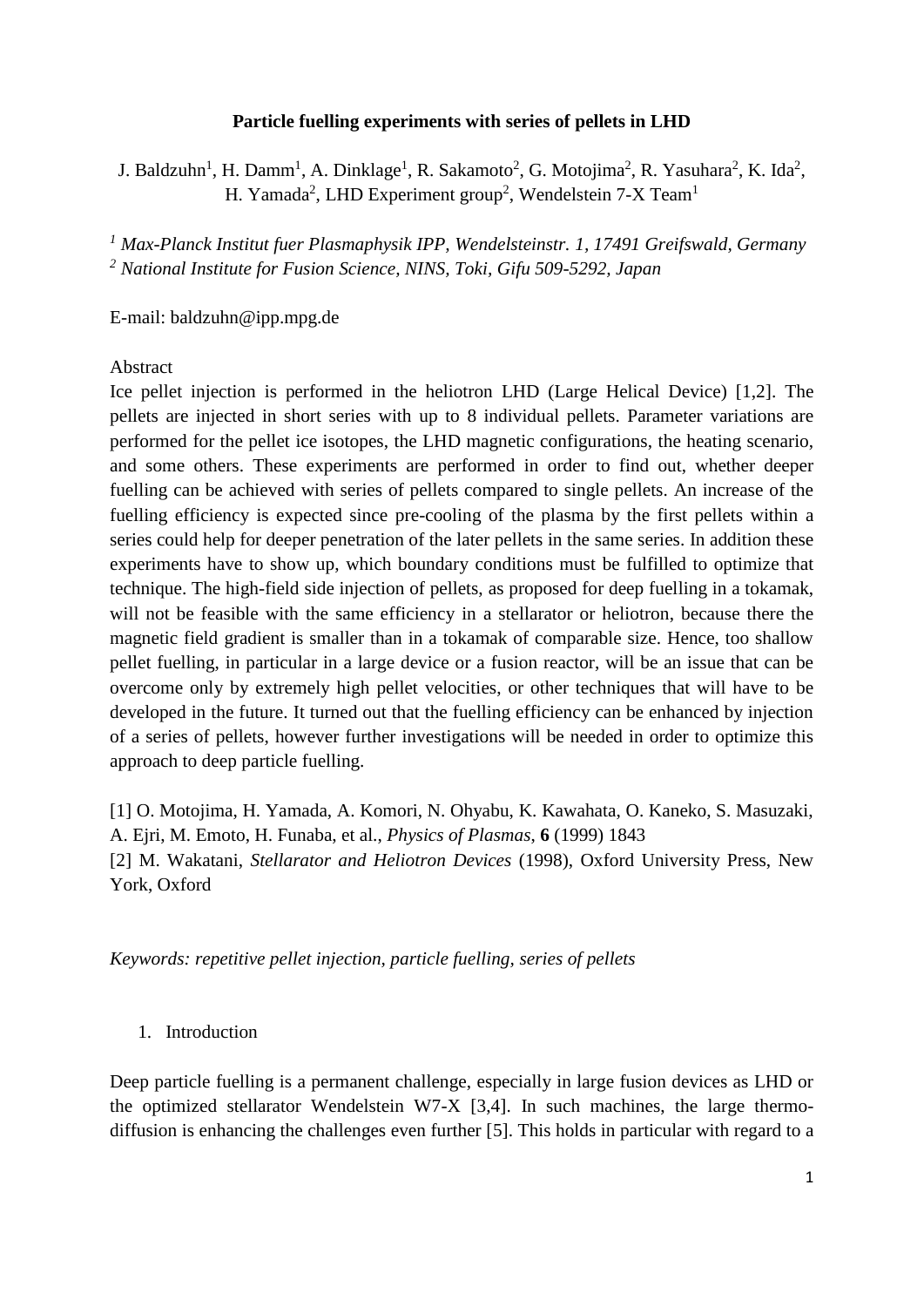future stellarator reactor, where deep tritium fuelling will be required to sustain a stable burning process and to compensate for the loss due to fusion reactions.

Several approaches were investigated, however they will require additional investigation to clarify better their potential for deep particle fuelling [6], and possible restrictions have to be illuminated. The well-developed technique of negative-ion Neutral Beam Injection (NBI), might suffer from too low particle fluxes reaching the plasma center. Also well established is the supersonic gasjet, however this suffers from very shallow particle penetration. Recent developments like the injection of Compact Tori [7] bear potential in that respect but need further development to overcome the drawback of small particle inventory and metallic impurity contamination of the plasma. Finally, conventional gas puff from the plasma edge is the standard technique in all fusion devices. Drawbacks are edge cooling, and the risk to violate (at least in tokamaks) Greenwald edge density limits in the case of too high particle fluxes [8].

Cryogenic pellet injection, providing either hydrogen (H) or deuterium (D) ice pellets at high injection speed, is a promising candidate in present plasma devices. Nevertheless, the specific requirements for pellet injection in future devices, for instance for the core fuelling of ITER [9], will be more demanding and require more sophisticated insight into the process of the ice ablation and the subsequent particle deposition process. This concerns, among other things, the optimization of the pellet injection technique itself. Crucial parameters for deep pellet fuelling are the pellet size and speed, since the pellet mass is limited by restrictions from the boundary of plasma edge cooling. Too strong temperature excursions might trigger instabilities by violating stability limits.

In stellarators, enhanced core radiation could deteriorate the global discharge performance. Strong particle deposition in the plasma edge could result in unwanted particle losses to the vessel wall. This is a critical issue in a reactor, where the tritium inventory and wall deposition have to be controlled in an accurate manner. The tritium fuelling for the burning process will always depend on the external feed and the wall recycling fluxes. But those are determined by the complex interplay with the wall deposition history. The pellet speed should be as high as possible. Boundary-conditions like high repetition rates, a complex injection geometry etc. will make substantial R&D efforts mandatory to reach the desired pellet velocities well above 1 km/s.

It was proven that the *grad-B* plasmoid drift motion during magnetic High-Field Side (HFS) launch considerably enhances central particle fuelling compared to Low-Field Side (LFS) injection [10]. Mechanical stability of the pellet ice is important for the pellet inward launch into the HFS. HFS normally requires the pellet transfer through curved guiding tubes, in which mechanical and inertial forces impose severe limitations. The optimization of the curve radii of the guiding tubes within the given vessel and coil geometry is therefore a crucial task for the lay-out of the pellet injection arrangement. A critical drawback for the concept of HFS in stellarators is the small value of *grad-B* (for instance about 0.8 T/m in W7-X) compared to a tokamak with about 2 T/m. Future pellet experiments in W7-X will be conducted to exploit the potential and limitations of HFS compared to LFS.

Deep particle fuelling by series of pellets (even with only shallow penetration) instead of single pellets motivated the experiments described in this paper. The specific question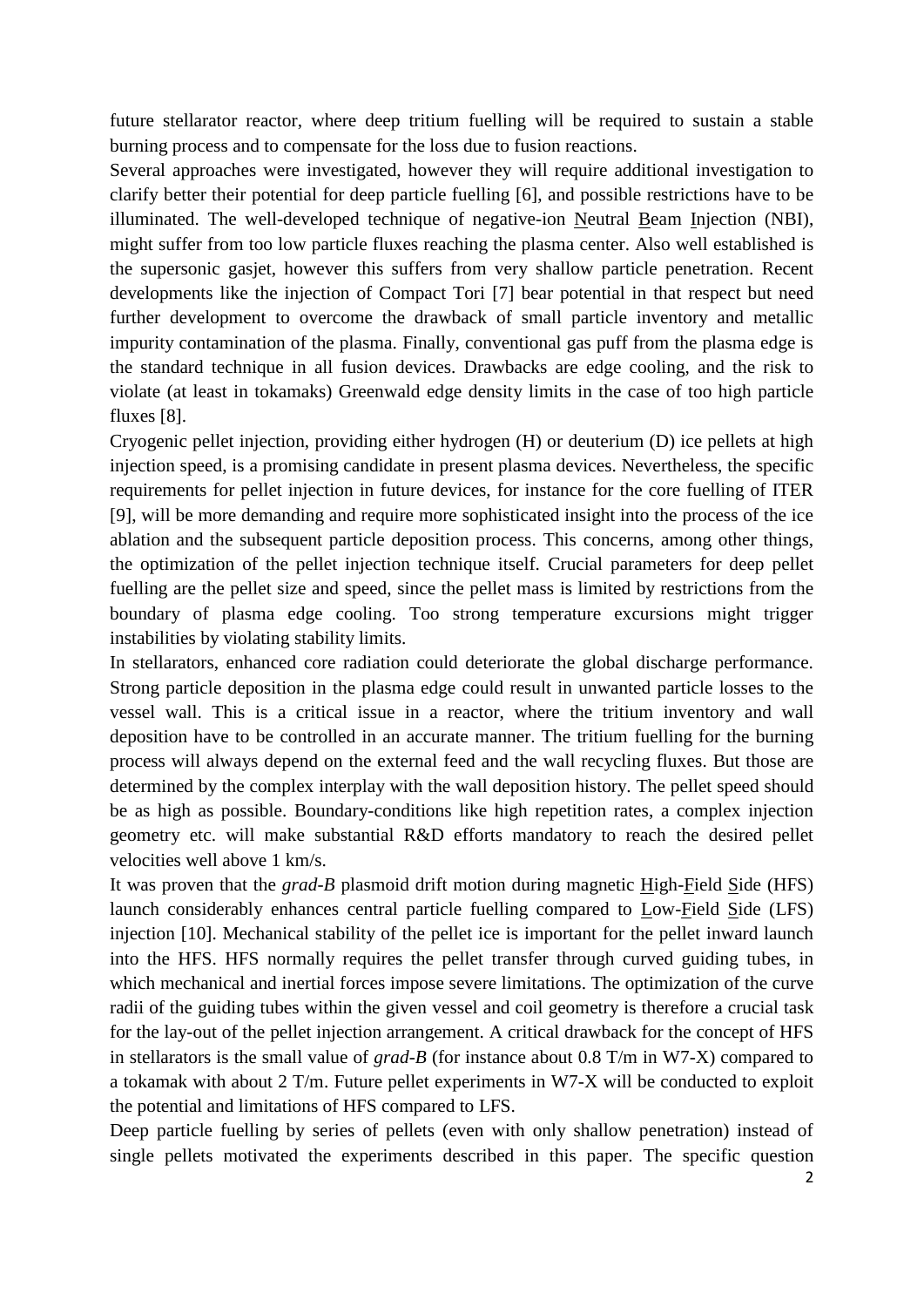addressed in this study is to examine whether a series of pellets is useful for effective core fuelling. The idea is that earlier pellets might help later pellets within that series to penetrate deeper and to fuel better, for instance by pre-cooling of the plasma within the ablation and deposition zone.

The pellet injection experiments in LHD are performed for a variety of pellet and plasma parameters to figure out, which of these parameters are most suitable to optimize deep fuelling, avoiding at the same time too strong plasma cooling, or approaching too close to Electron Cyclotron Resonance (ECRH) Heating cut-off densities.

This paper is organized as follows: first the realization of the experiments, the chosen discharge conditions, and the shot-to-shot modifications of the experimental conditions are described. The experimental results are presented for a compilation of shots, and the impact of the individual pellet parameters on the fuelling efficiency and some plasma parameters are investigated. Finally the findings are discussed with regard to future pellet experiments in W7-X.

# 2. Experiment

The LHD pipe-gun system [11] allows for a variation of the pellet material (H or D), the pellet repetition frequency and the pellet size. The pellets are always injected from the low field side. As working isotope species of the background plasma, deuterium and hydrogen are used. Series of pellets of variable lengths and ice isotopes are injected, and systematic variations of the plasma heating method and the major axis position are performed to investigate the role of the background plasma.

The pellet speed and the plasma starting density prior to the pellet injection are kept constant, as well as the total heating power. Throughout all pellet injection discharges performed, it was attempted to maintain stable and reproducible shot-to-shot conditions. However, due to the variation in heating devices, magnetic axis position, pellet number per shot etc. it could not be avoided that variations in the discharge conditions occurred. Additional variability of the discharges on the shot-to-shot basis is induced by the impact of long series of pellets with enhanced particle load to the vessel wall. This modifies the particle inventory for later discharges in a hardly predictable manner by wall recycling fluxes. Finally, slight variations in the plasma heating power, the jitter in pellet size and velocity, the additional influx of impurities from the wall (as a function of all the above mentioned parameters) increase the spreading of experimental conditions.

In order to compile all attained results in a conclusive manner, global discharge parameters are compared with each other on a basis of the above described variations. Decisive for central pellet fuelling is the fuelling efficiency (defined as the number of all particles in the pellets compared to the finally deposited particles in the plasma), the global increase of plasma particles after pellet injection, the maximum number of pellets within a series of pellets without deteriorating impact on the target plasma. This includes also the boundary conditions imposed by the heating cut-off densities or the effect of the so-called temperature hole in LHD [12], which appeared during the injection of very long series of pellets.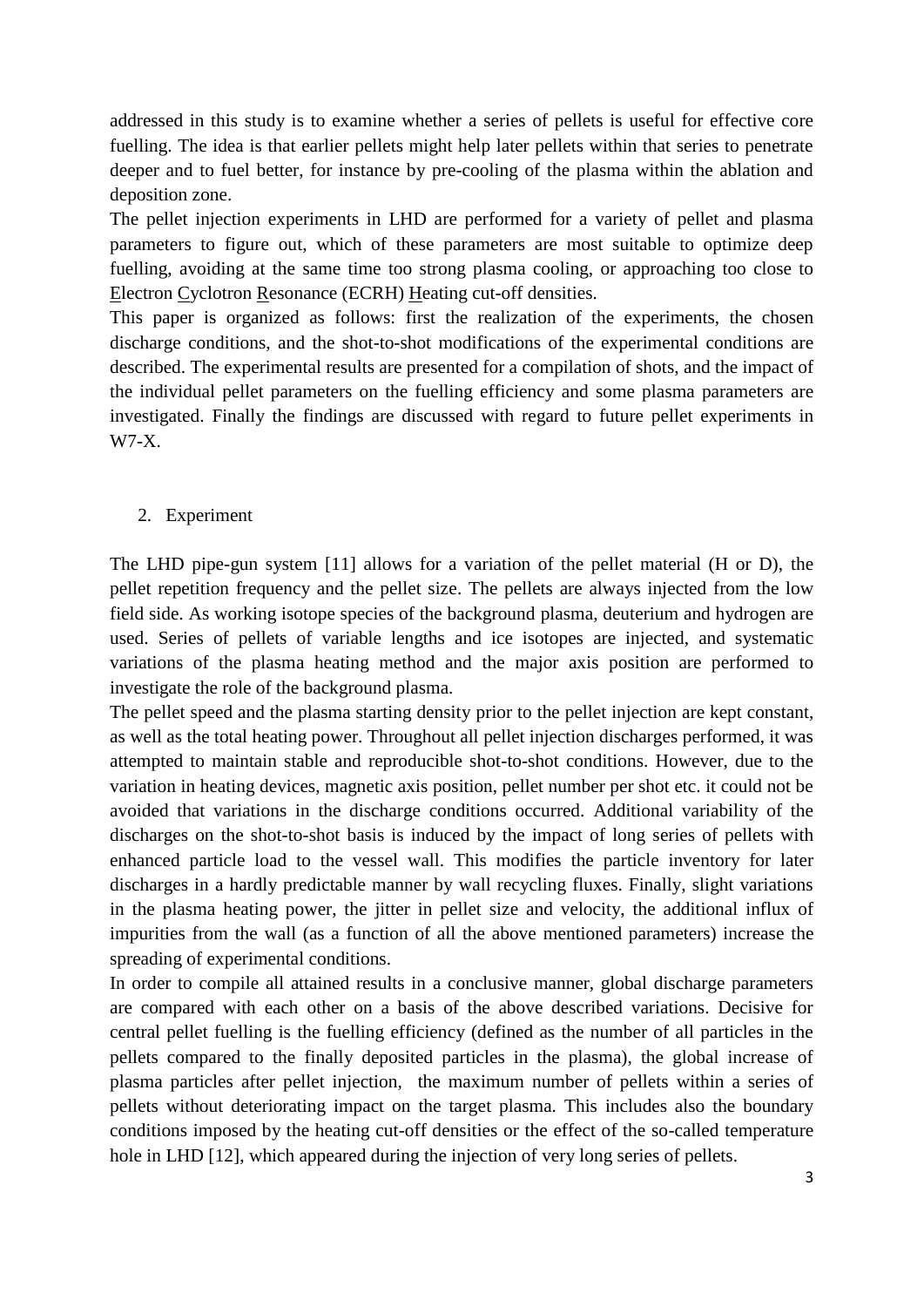On LHD a 20-barrel pipe-gun system provides up to 20 pellets. Each pipe can be charged with ice and can be operated independently from the others. This allows for the simultaneous injection of H and D ice. As pellet repetition frequencies 30 Hz, 90 Hz and 300 Hz were chosen. The pellet speed was kept constant at about 1000 m/s with a jitter of typically +/- 50 m/s. Different pipe diameters allow for the formation of cylindrical pellets with either 3 mm or 3.4 mm diameter. The pellet mass (i.e. the injected particle amount) is calculated from the ice density and the diameter of the pipe. The hydrogen pellets contain  $1.11 \cdot 10^{21}$  particles (3) mm) and  $1.62 \cdot 10^{21}$  particles (3.4 mm). The deuterium pellets contain  $1.27 \cdot 10^{21}$  particles (3) mm) and  $1.85 \cdot 10^{21}$  particles (3.4 mm). As no microwave cavity for the measurement of the pellet mass in-flight is available, it is assumed that all pellet particles are deposited in the plasma. In addition, the distance between the pellet injector and LHD is short ( $\approx 3$  m) therefore the loss of pellet mass inside the guiding tube by erosion is neglected. For the calculations and considerations in the following chapters, where the pellet mass plays a role, we restrict ourselves only to a (linear) correlation between the quantities. A possible loss of pellet mass, for instance by erosion in the guiding tube, is therefore considered as a systematic effect which acts on all pellets in the same manner and will not affect the global conclusion that is drawn from the correlation.

The length of series of pellets was varied between one and eight pellets. However, it turned out that only series up to four pellets could be performed in a stable and reliable manner. Longer series of pellets mostly finished in un-predictable plasma scenarios, terminated discharges or temperature-hole discharges. In practice, series of 1, 2 and 4 pellets were used for the numerical analysis below. In a few cases, also discharges with 6 or even 8 pellets were stable enough for an analysis. However, these discharges could not be reproduced.

Fast photodiodes, partly equipped with front filters for different spectral lines, deliver the exact time of pellet penetration as well as the ablation time duration. For the evaluations described below the broadband signals without filter have been used. For optical survey of the ablation, fast video cameras are used. Thus it can be assessed whether individual pellets are broken or intact.

The plasma discharges are heated by a combination of ECRH and both positive and negative ion NBI, or NBI only. The starting central electron density prior to series of pellets is kept at about  $\approx 1 \cdot 10^{19}$  m<sup>-3</sup> – 3  $\cdot 10^{19}$  m<sup>-3</sup>, this value albeit being slightly dependent on the achievable heating devices and the wall conditioning. That heating combination is used to maintain stable density conditions throughout the discharges. For the ECRH typically a heating power of up to  $\approx$  2.8 MW is used. For the NBI, three beamlines with negative ion sources are available with a nominal output power of 5 MW each, and two beamlines with positive ions and up to 7 MW nominal output power each. The five beamlines are partly operated with hydrogen, partly with deuterium. The two positive beamlines (operated with deuterium) are also used for diagnostic purposes (Active Charge eXchange Recombination Spectroscopic measurements, CXRS) [13].

The average magnetic axis position in LHD is varied between 3.6 m, 3.75 m and 3.9 m, resulting in slightly different heating power deposition profiles, power load to the vessel wall and wall recycling conditions. Due to the recent deuterium campaign in LHD, the majority of shots is performed in deuterium as working gas. Only at the end of the deuterium campaign, a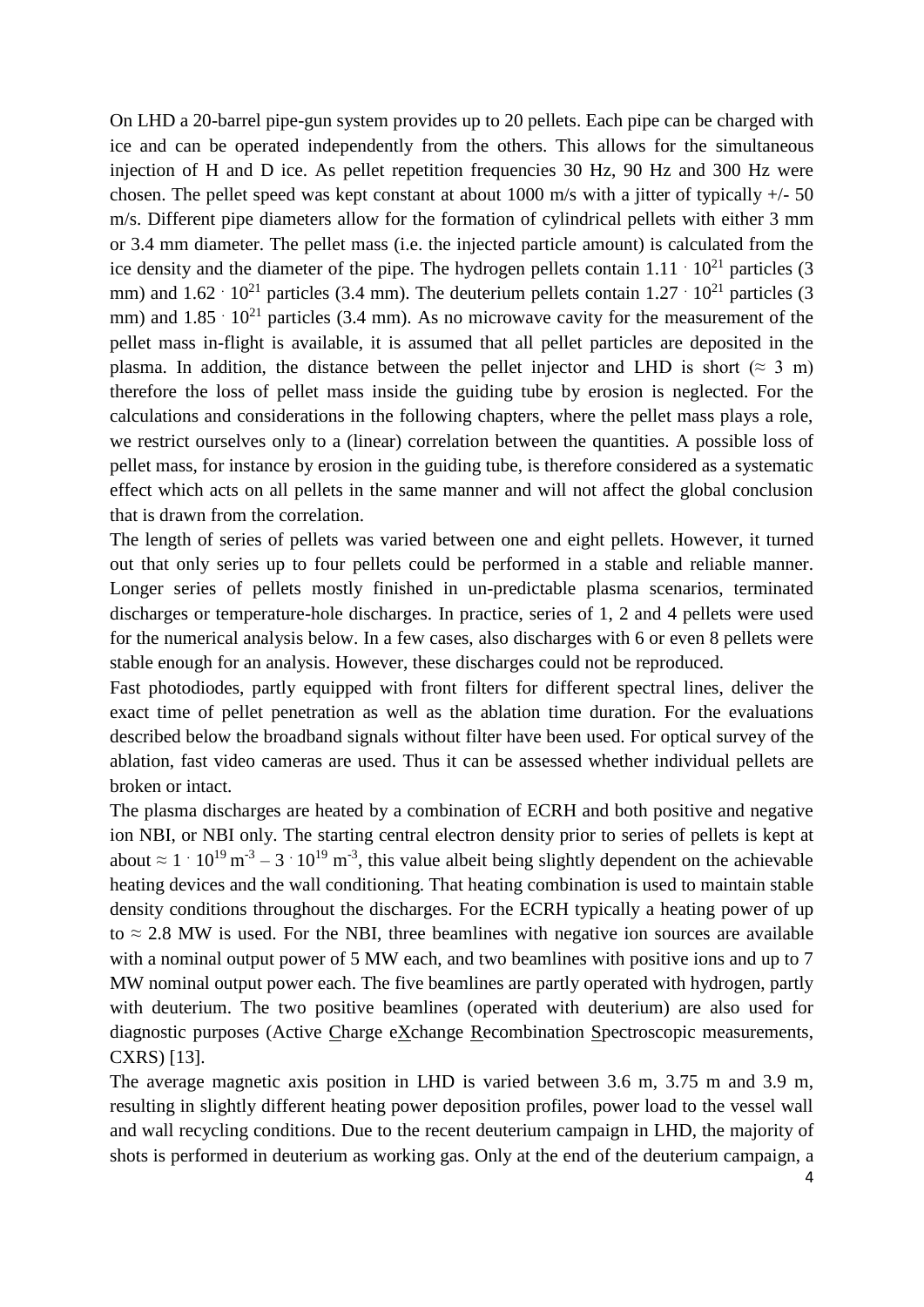short hydrogen campaign followed for comparison purposes with hydrogen as working gas. According to CXRS measurements, the ratio  $H/(H+D)$  is typically in the range  $\approx 0.6$  for the hydrogen discharges and  $D/(H+D) > 0.9$  for the deuterium discharges.

Key diagnostics for our experiments is Thomson scattering [14], providing profiles of electron density  $n_e$  and electron temperature  $T_e$  with a laser repetition frequency of 30 Hz. As the laser frequency is smaller than the actual pellet repetition frequency (or equal for the case of 30 Hz), the Thomson profiles are numerically interpolated in effective radii and time by cubic spline interpolation. This provides  $n_e$  and  $T_e$  values exactly at the points in time when pellets were injected.

In a first step of the numerical data evaluation, the Thomson raw profiles are cross calibrated using the absolutely calibrated Far Infrared Interferometer data. Obvious outliers are ignored to improve the later data interpolation and fitting procedures. After the cubic spline interpolation of  $n_e$  ( $r_{\text{eff}}$ , t) the time traces of the total particle content of the plasma are calculated. For the calculation of the global plasma volume and the particle content inside the minor radius, VMEC results (Variational Moments Equilibrium Code) are used for the position of the magnetic axis and the size of the real minor radius *a* as a function of the plasma beta. To minimize possible errors introduced by the particle transport of the background plasma during the series of pellets, the Thomson density profiles are integrated over the minor radius in a very short time distance before the first and after the last pellet of each series; typically within 1-2 msec. The impact of density changes of the background plasma after the series of pellets are therefore minimized. However, the *grad-B* drift induced effects on the pellet deposition will be included by the choice of this timescale, because this post-pellet particle drifts are essential for the final deposition of the material in the plasma [15]. If pellet particles are lost immediately during the post-pellet phase, for instance because the *grad-B* drift is directed outward in the experiment, this will be included in the data for our study below.

For our study exactly 100 discharges can be used. More discharges had been performed, however failures in the shot series (premature heating power-off, unwanted plasma collapses etc.) made some of them useless for us.

# 3. Results

Into the 100 discharges that are used for the investigations, 251 pellets had been injected. In some of the plots below, fit lines are included. These serve only for the purpose to show the rough trend of the data and to guide the eye. The scatter of the data points, which is in some cases rather large, is due to the fact that all above mentioned parameters are varied. To investigate the impact of individual parameters, the 100 discharge cases are therefore ordered according to the heating method, the pellet material isotope, the pellet repetition frequency and the major axis position.

These four results are shown in the figures 1-4, where always the total particle increase in the plasma due to pellet injection (x-axis) as a function of the pellet fuelling efficiency (y-axis) is given. The particle increase is calculated from the difference of the Thomson scattering  $n_e$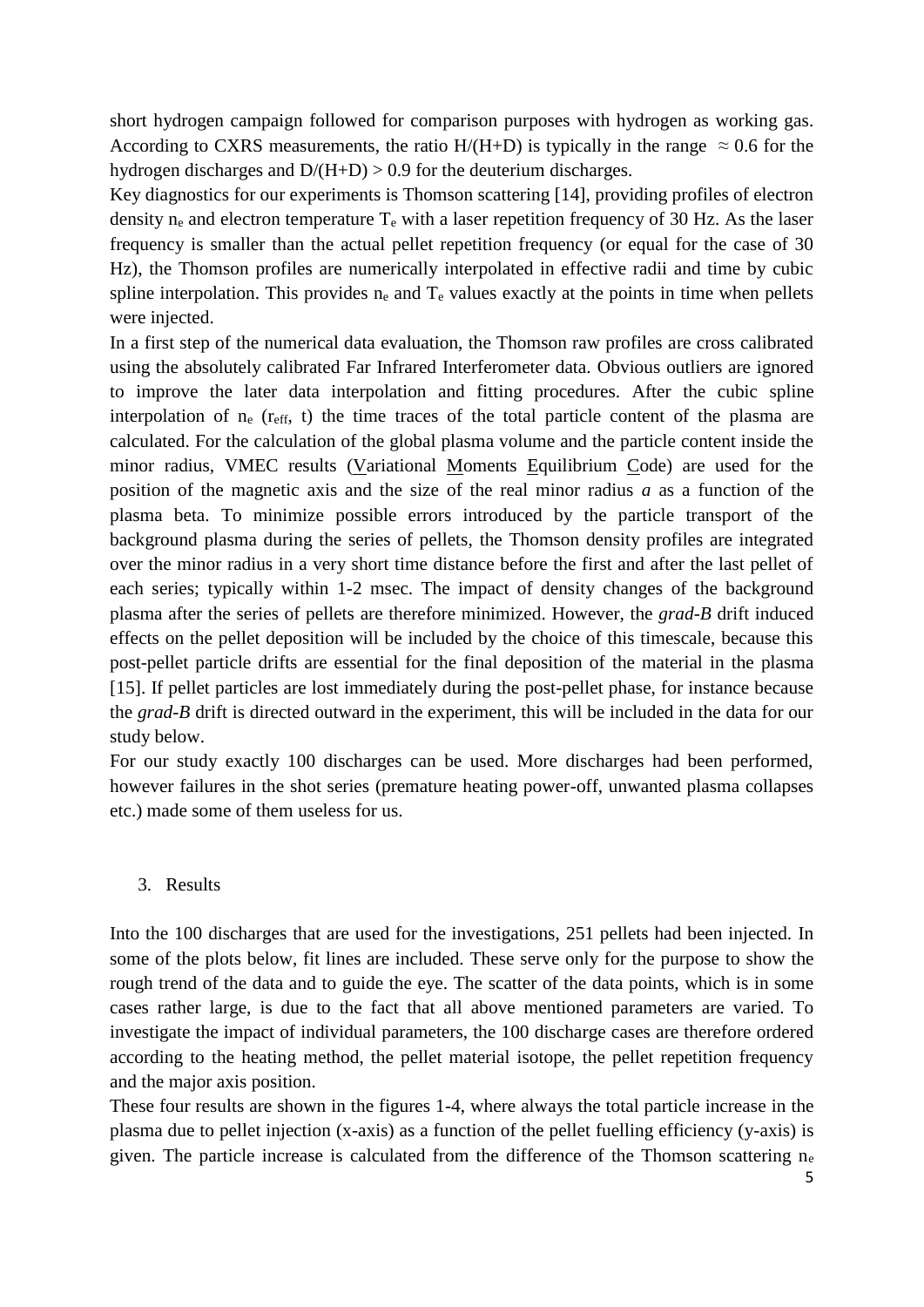profiles before and after the pellet (series), after integration over the entire minor plasma radius. That particle increase is therefore a measure for all particles that are finally deposited in the plasma after pellet injection, either for single pellets or series of pellets. The fuelling efficiency is the ratio of all deposited particles in the plasma, divided by all particles provided by the pellets. For each discharge, the fuelling efficiency and the total particle increase are calculated from the measured Thomson data after the mentioned cubic spline interpolation. Then each discharge obtains a label indicating the heating method, the pellet ice isotope, the pellet repetition frequency and the LHD magnetic axis position. Then the 100 discharges (each data point corresponds to one discharge) are plotted together as scatter plots, each label depicted as another symbol (stars, crosses or circles).

It has to be mentioned that along both axes of the plots variables are included that are not completely independent from each other. This is either the particle increase in the plasma, or the number of particles summarized over all pellets. Either the one or the other will always appear directly as the parameter along the one axis, and as a hidden constraint in the parameter along the other. Decisive for the final regression is the actual deposition of the pellet particles in the plasma with a certain efficiency, and this is chosen as the parameter along the y-axis.



*Figure 1. Pellet fuelling efficiency after pellet injection (y-axis) versus the total particle increase (x-axis) for two heating scenario: ECRH combined with NBI (\* symbols, solid line) and pure NBI (+ symbols, broken line). Each data point represents one series of pellets into one plasma discharge. The two lines show the result of a linear fit to the corresponding data points.* 

Fig. 1 shows the results for the comparison between discharges heated by NBI only and the combination of ECRH and NBI. For both heating cases, an increase of the fuelling efficiency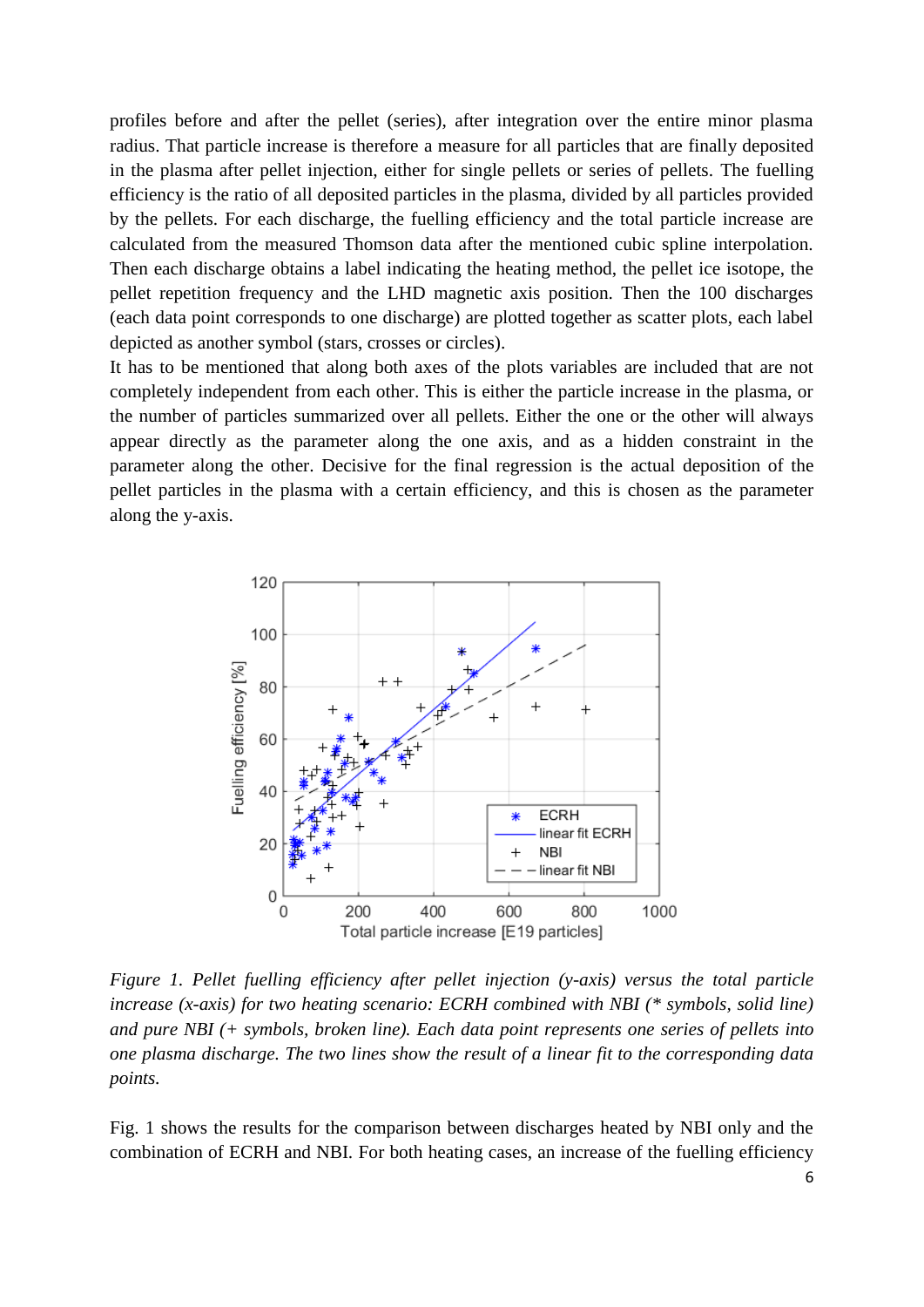can be observed if the number of deposited particles in the plasma is increased. This means that longer series of pellets in fact enhance the fuelling efficiency compared to smaller series or single pellets. The fitted lines show a slightly stronger increase of the fuelling efficiency for the case of ECRH plus NBI, however the scatter of all data points is larger than the deviation between the two heating methods and is therefore not significant. The final deposition of pellet particles does therefore not depend on the heating method, at least not for the two methods employed here, since it could be suspected that supra-thermal electrons, produced by the ECRH, will play a role for enhanced ablation closer to the plasma edge and subsequent poorer fuelling efficiency.



*Figure 2. Pellet fuelling efficiency after pellet injection (y-axis) versus the total particle increase (x-axis) for two pellet material isotopes: hydrogen H (\* symbols, solid line) and deuterium ice D (+ symbols, broken line) pellets. Each data point represents one series of pellets into one plasma discharge. The two lines show the result of a linear fit to the corresponding data points.* 

Fig. 2 shows the result of the comparison between hydrogen (H) and deuterium (D) ice pellets. Again, for both cases an increase of the fuelling efficiency can be observed if the number of deposited particles in the plasma is increased. The fitted lines lie close to each other, indicating that the pellet ice isotope plays no significant role for the deposition process, giving hope that also tritium ice (or mixtures of isotopes) might behave in a similar way, i.e. that longer series of pellets might be more efficient for deep fuelling than single pellets or shorter series of pellets. This could therefore make this method also for tritium fuelling suitable.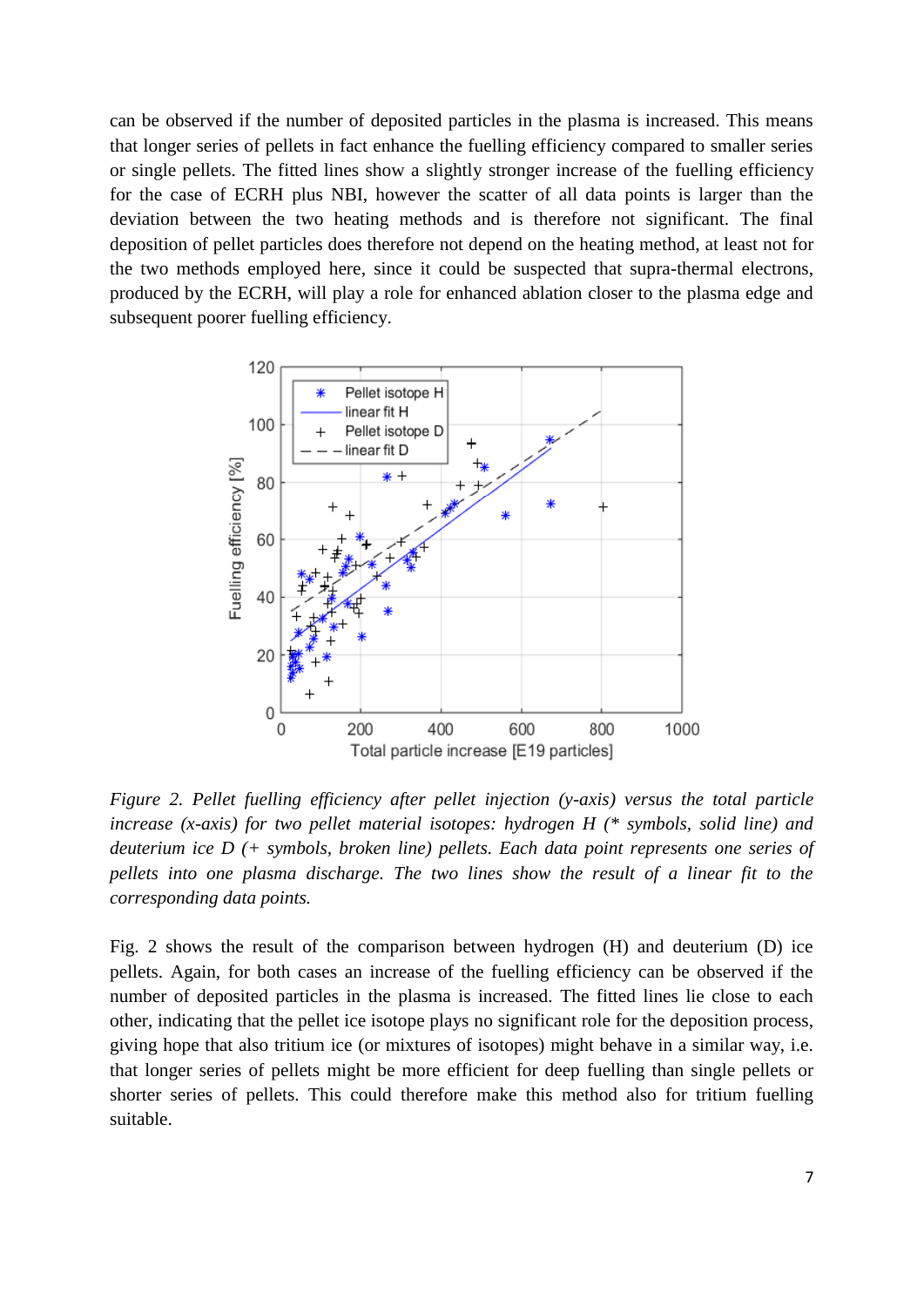

*Figure 3. Pellet fuelling efficiency after pellet injection (y-axis) versus the total particle increase (x-axis) for three pellet repetition frequencies within each series of pellets: 30 Hz (\* symbols, solid line), 90 Hz (+ symbols, broken line) and 300 Hz (o symbols, dotted line). Each data point represents one series of pellets into one plasma discharge. The three lines show the result of a linear fit to the corresponding data points.* 

Fig. 3 shows the result of the comparison between three cases of a pellet repetition frequency of 30 Hz, 90 Hz and 300 Hz. Again the three fitted lines lie close to each other, closer than the scatter of the individual data points. This indicates that the time interval between the pellets within the series plays no quantitative role within the ensemble of performed experiments. If the electron temperature is lower when the time distance between the pellets is smaller, this effect might become more pronounced. Nevertheless, even in the lowest frequency case (30 Hz) each later pellet in the series experienced a lower  $T_e$  compared to earlier pellets in the series, supporting the concept of pellet pre-cooling within a series. Why the impact of the repetition frequency is not clearer, however, is hard to understand. We can only speculate that all effects that determine the final fuelling efficiency occur on time scales faster than 300 Hz (3.33 ms) and are therefore for all three frequencies chosen (30 Hz, 90 Hz, 300 Hz) of the same relevance. One example for a time resolved sequence is shown in fig. 8 below.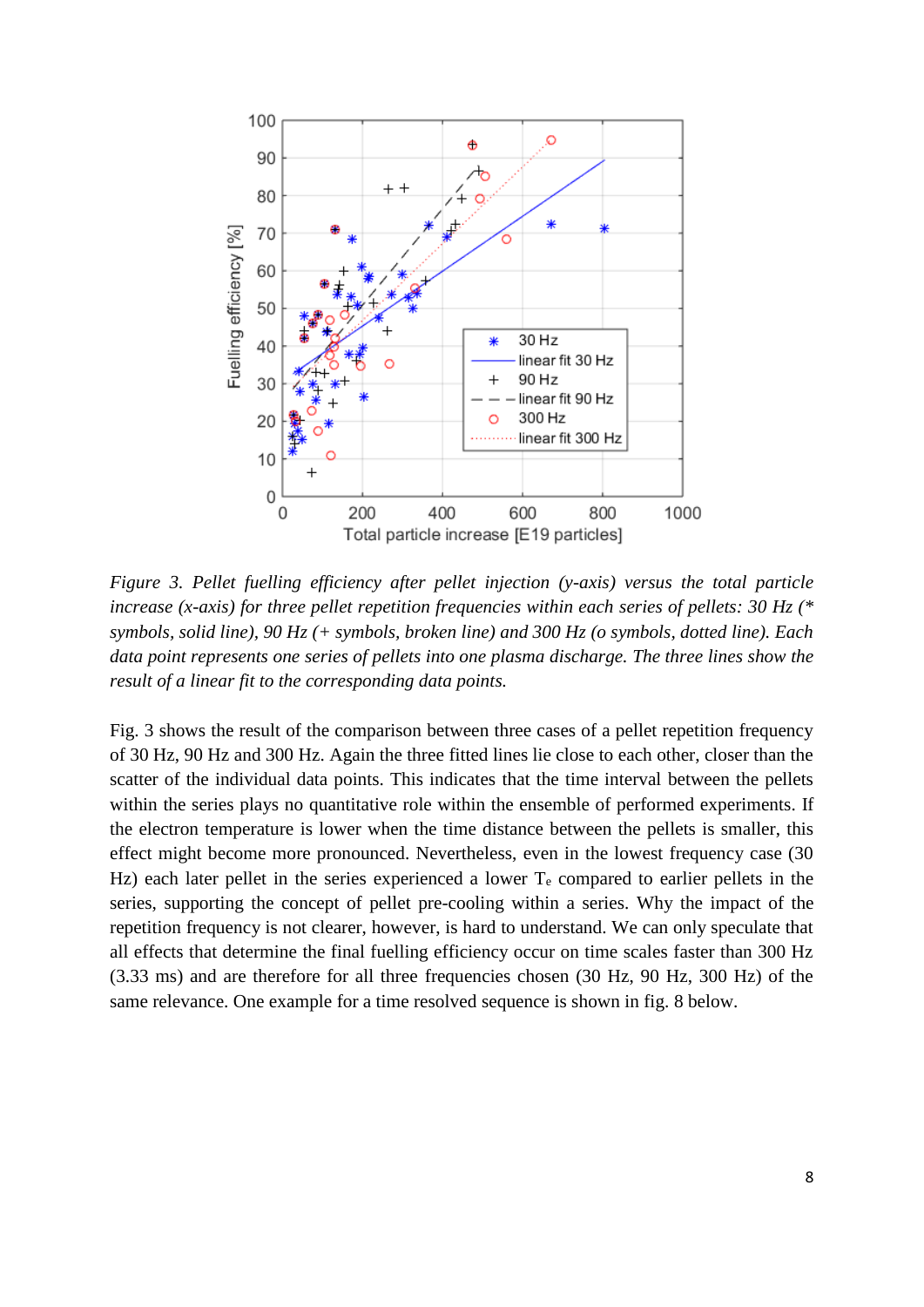

*Figure 4. Pellet fuelling efficiency after pellet injection (y-axis) versus the total particle increase (x-axis) for three different positions of the LHD magnetic axis: 3.6 m (\* symbols, solid line), 3.75 m (+ symbols, broken line) and 3.9 m (o symbols, dotted line). Each data point represents one series of pellets into one plasma discharge. The three lines show the result of a linear fit to the corresponding data points.*

Fig. 4 shows the result of the comparison between three different positions of the magnetic axis in LHD, resulting in different plasma confinement properties [16]. Shown are the cases 3.6 m, 3.75 m and 3.9 m. In addition to different plasma confinement, also the recycling fluxes are supposed to be different because the power load distribution to the vessel wall will differ. But as in the examples before, the three linear lines are so close to each other that any difference is not significant; at least not is a systematic manner. The wall recycling and the global plasma confinement will play a role for the development of each individual discharge. However, neither wall recycling nor global plasma confinement generate significant differences between the discharges.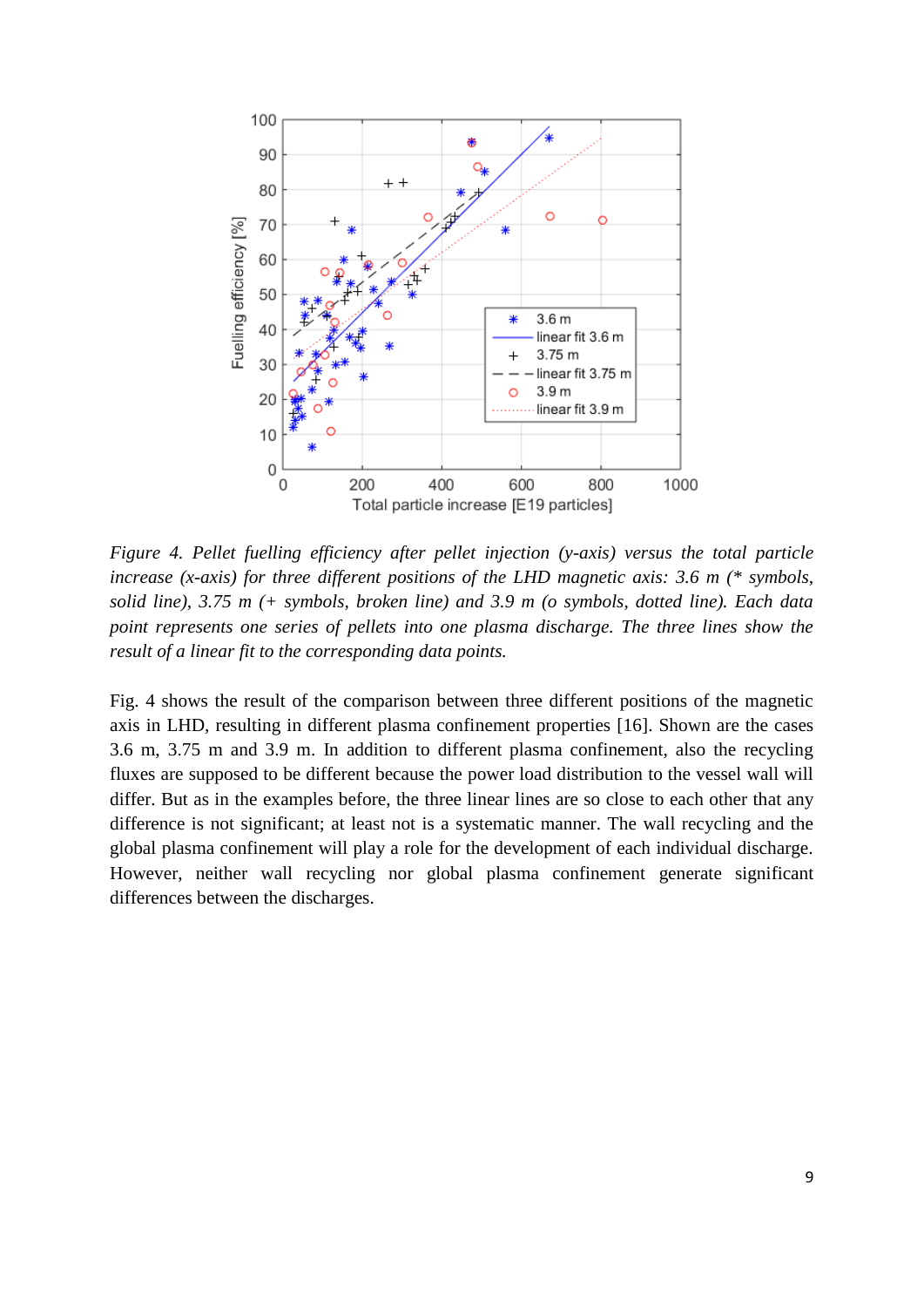

*Figure 5. Total particle increase after the series of pellets (y-axis) versus the number of the pellets within one series (x-axis). Each data point (\* symbols) represents one series of pellets into one discharge. Regular series of pellets with up to 4 pellets could be performed, only a very few discharges with more than 4 pellets were successful (within the ellipse). The solid line shows a smoothing spline fit to the data points.*

Fig. 5 shows the number of pellets within a series (x-axis) versus the total plasma particle increase. The cases with one pellet are the reference cases for the longer series with more than one. The graph shows an increase of the total plasma particle content after pellet injection, if the number of pellets in the series increases. This effect is trivial; however we wanted to investigate whether a saturation effect can be observed if the number of pellets within a series is increased above a certain level. Up to 4 pellets the fitted spline curve is roughly linear, indicating no saturation. For 5 and more pellets, however, the data basis becomes unfortunately too poor for a conclusion. It turned out during the experiments, that most of the discharges terminated prematurely or finished in a temperature hole scenario for more than 4 pellets. The limiting factor might be the available heating power for the densities attained after the series of pellets or the plasma radiated power. Common for these shots is that T<sup>e</sup> drops to values  $\langle 300 \rangle$  eV after the series of pellets; obviously too low to sustain the discharges any longer. Only three of the discharges with 6, 7 or 8 pellets could be maintained for a longer time, or they recovered immediately after the series of pellets (lying inside the ellipse in fig. 5). The roughly linear arrangement of these three data point in the plot indicates that the fuelling efficiency for all pellets is comparable, i.e. each further pellet in a series produces roughly the same total particle increase. Due to the small number of these discharges, however, it cannot be concluded which boundary conditions are decisive for either the premature termination or the recovery of a discharge.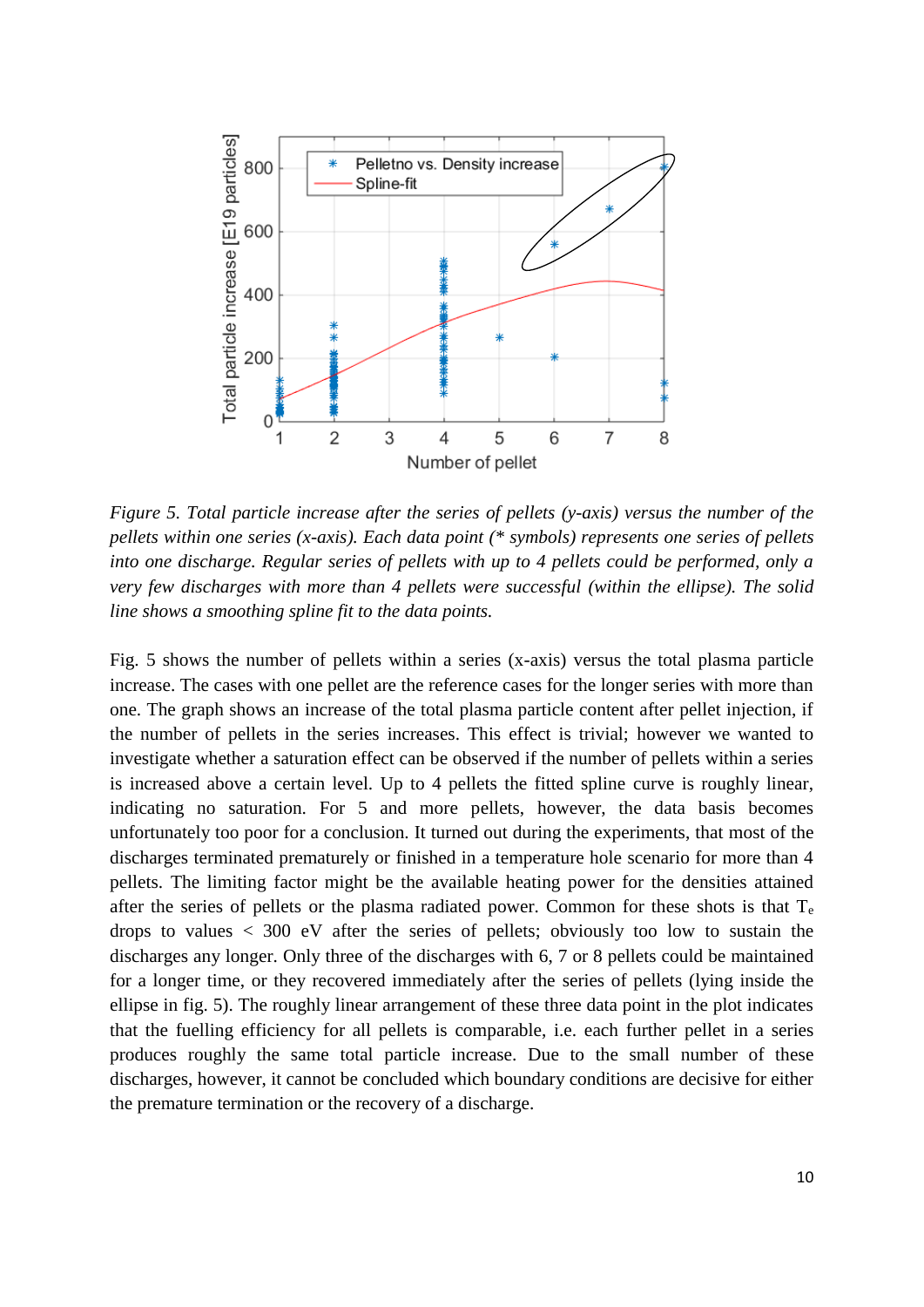

*Figure 6. Measured ablation light signal length (y-axis) versus time (x-axis) within one discharge #137386, for a sequence of 8 pellets. Each symbol represents one pellet. The later pellets show longer light signals than the earlier ones within the sequence.*

Fig. 6 shows a typical pellet ablation period length versus the pellet injection time for one discharge with a series of 8 pellets. The later the pellet, the longer is, as a rough trend, the ablation time length. This indicates that later pellets can penetrate deeper, as the pellet mass and the pellet velocity are comparable for the pellets. The first pellets within this series penetrate between 0.39 m – 0.52 m, while the later pellets can penetrate typically 0.9 m – 1 m into the plasma, assuming roughly constant velocity for the pellets. Here it is assumed for simplicity that no bending of the pellet traces, for instance by rocket effects, takes place. Fig. 6 demonstrates the enhanced penetration for later pellets after plasma cooling by earlier pellets.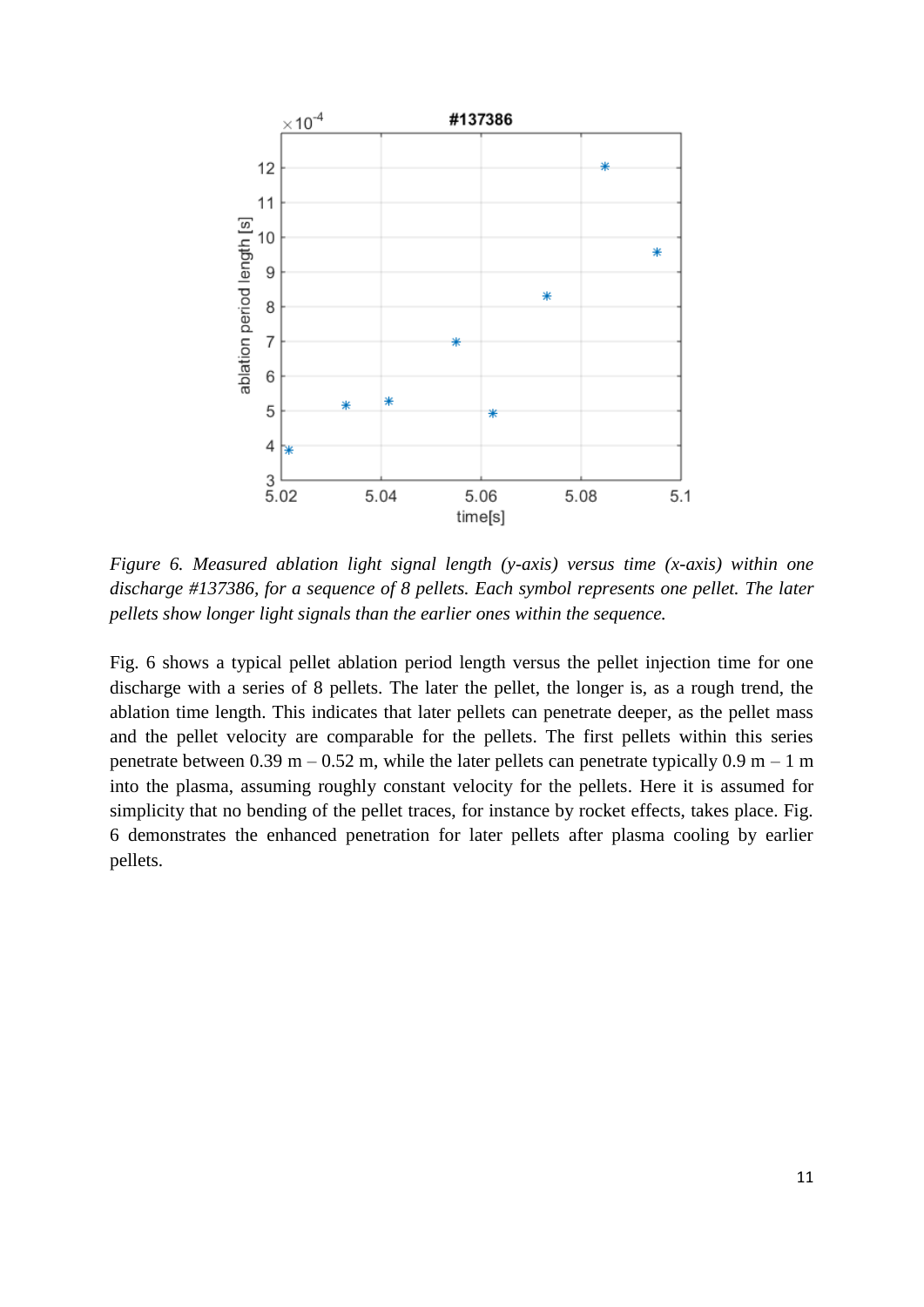

*Figure 7. Measured ablation period length (y-axis) versus the number of each individual pellet within a series of pellets (x-axis). Each data point (\*, +, o symbols) represents one pellet. The longest series were 8 pellets long. The solid lines show the results of linear fits to the data points (30 Hz solid line, 90 Hz dashed line, 300 Hz dotted line). Three different pellet repetition frequencies (30 Hz \*, 90 Hz +, 300 Hz o) are distinguished.*

Fig. 7 shows the number of each pellet within a series versus the ablation time length for all 251 pellets individually. For each of the three repetition frequencies (30 Hz, 90 Hz and 300 Hz) a linear fit is performed to the data points. The result show the increase of ablation time (i.e. the ablation depth into the plasma) with the pellet number in a series, as already shown for one example in fig. 6. The repetition frequency of 90 Hz seems slightly more favorable to take advantage of the plasma cooling by earlier pellets in a series, compared to 30 Hz and 300 Hz. However again, the scatter of the data points is too large to draw a sharp conclusion. This supports the earlier finding from fig. 3 that the quantitative time distance between the individual pellets plays no leading role for the exact amount increase in the penetration.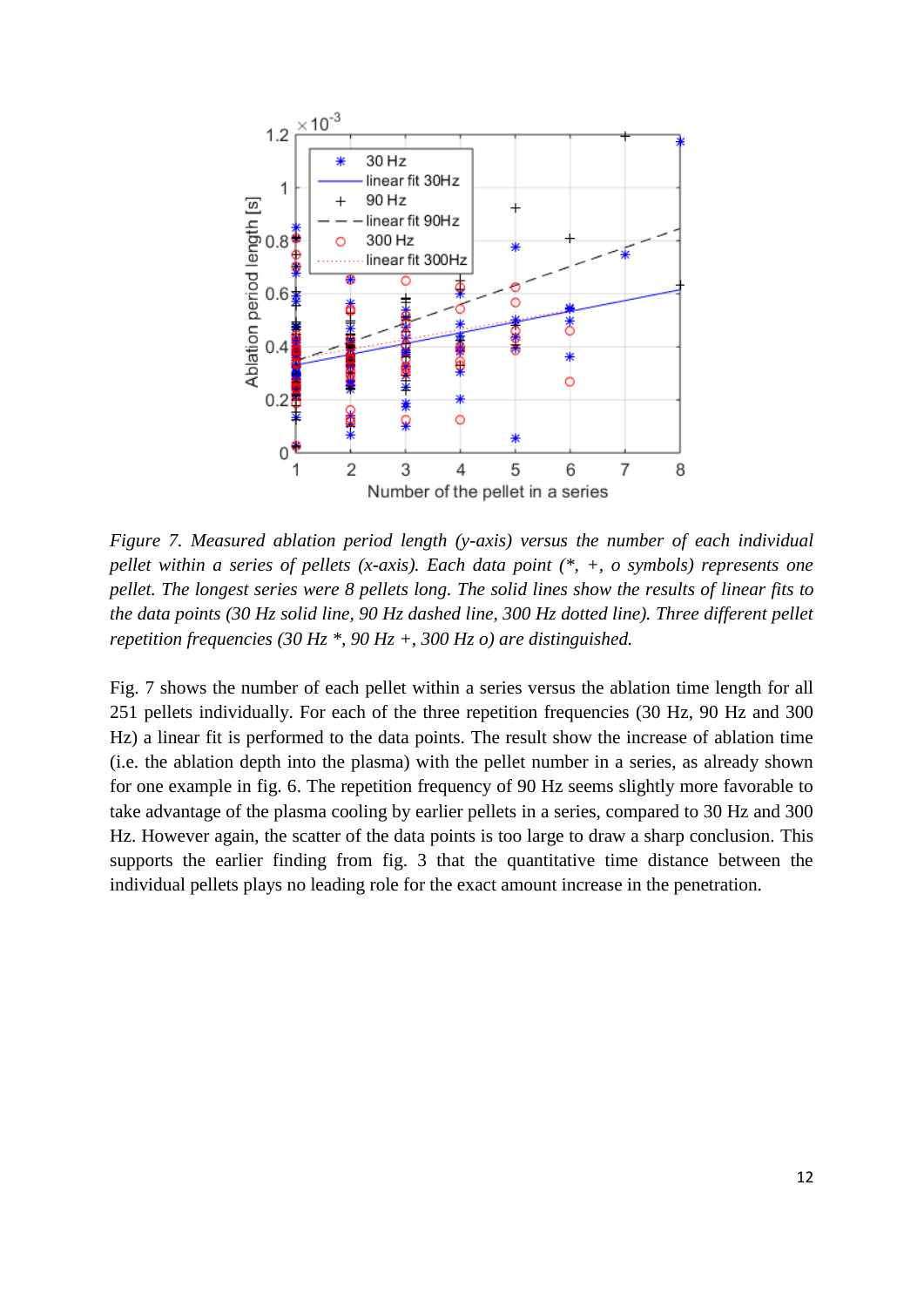

*Figure 8. Measured electron density (left y-axis) from Thomson scattering at r<sub>eff</sub> = 0.5 m versus time (x-axis) for one series of 6 pellets into one discharge # 137413. Each pair of data points (\* symbols) shows n<sup>e</sup> directly before and after a pellet, the error bars indicate typical measurement errors. The triangles show the Thomson laser times for 30 Hz laser repetition frequency. It is emphasized that each pellet is fired after the same time interval (33.33 ms) after the last Thomson point to make the time bases coherent. The solid line shows the interferometer line density (right y-axis), it's value is roughly matched to*  $r_{\text{eff}} = 0.5$  *m by multiplication with an assumed factor of 0.7.* 

Fig. 8 shows a time sequence of Thomson scattering measurements of  $n_e$  ( $r = 0.5$  m) for a series of 6 pellets in one discharge. The corresponding data for  $T_e$  (r = 0.5 m) are shown in fig. 9. This series demonstrates that in fact each pellet experiences a slightly reduced local  $T_e$ after cooling by the earlier pellets in the series, making the above demonstrated deeper penetration possible. The minor radius  $r = 0.5$  m was chosen at the location where the ablation typically is strongest. Indicated are also the moments of the Thomson laser injection.

This rather long series of pellets with 6 pellets is however not typical with it's monotonically increasing  $n_e$  and decreasing  $T_e$ . More typical is a rollover behavior, i.e. the increase of  $n_e$ stops after a certain pellet and decreases for later pellets. Very low  $T_e \approx 200 \text{ eV}$  are typical for those discharges. One example is shown in the fig. 10 for  $n_e$  (r = 0.5 m) and fig. 11 for  $T_e$  (r = 0.5 m) for a series of 6 pellets in one discharge. Obviously the pellets no. 5 and 6 cannot increase the discharge density further, instead it saturates or even decreases slightly for  $T_e$  < 250 eV. That discharge is close to collapse conditions, therefore the line density values deviate strongly from the Thomson data points in fig. 10.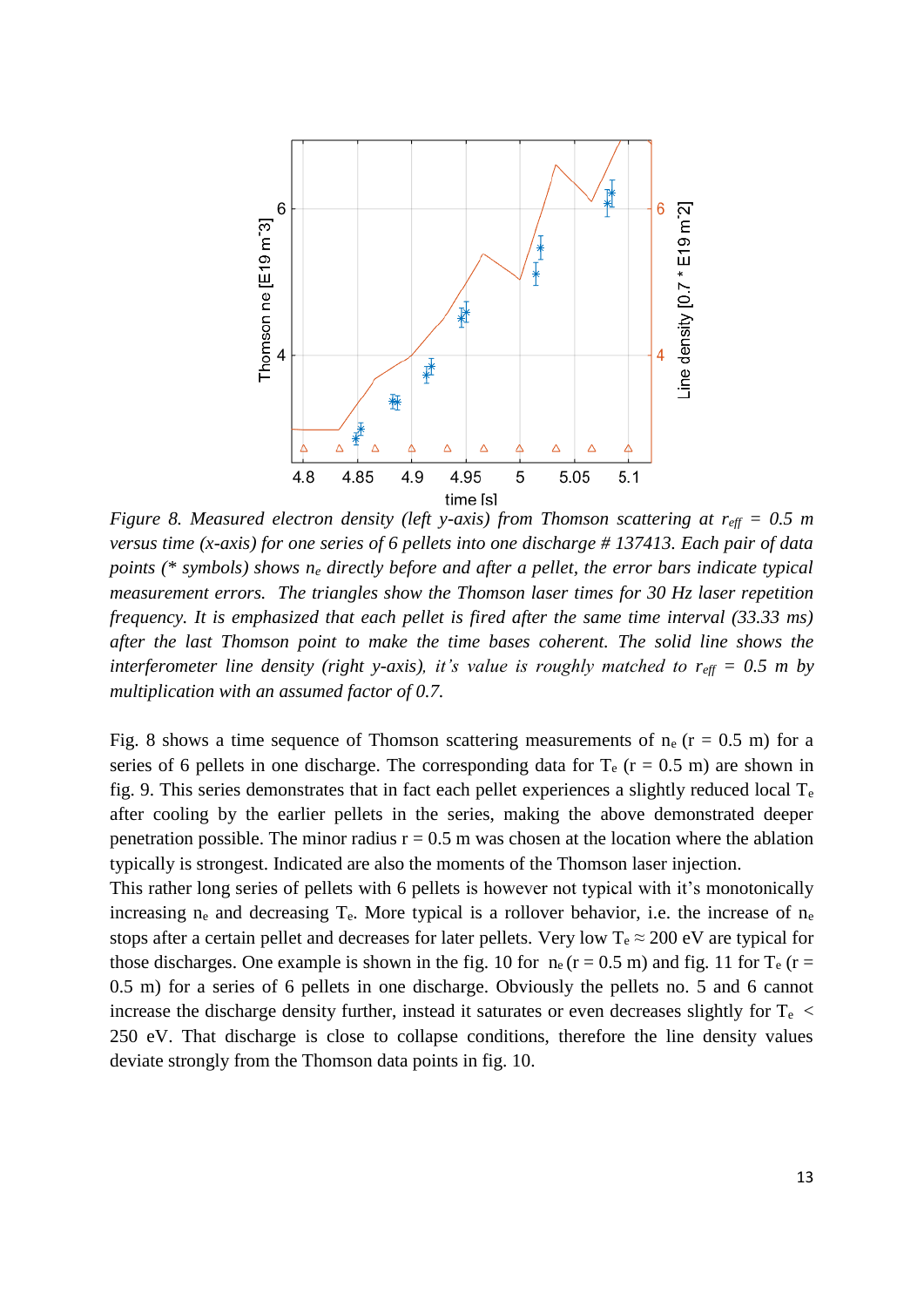

*Figure 9. Measured electron temperature (y-axis) from Thomson scattering at r<sub><i>eff*</sub> = 0.5 *m versus time (x-axis) for one series of 6 pellets into one discharge, # 137413. Each pair of data points (circles) shows T<sup>e</sup> directly before and after a pellet, the error bars indicate typical measurement errors. The triangles show the Thomson laser times for 30 Hz laser repetition frequency. It is emphasized that each pellet is fired after the same time interval (33.33 ms) after the last Thomson point to make the time bases coherent.*

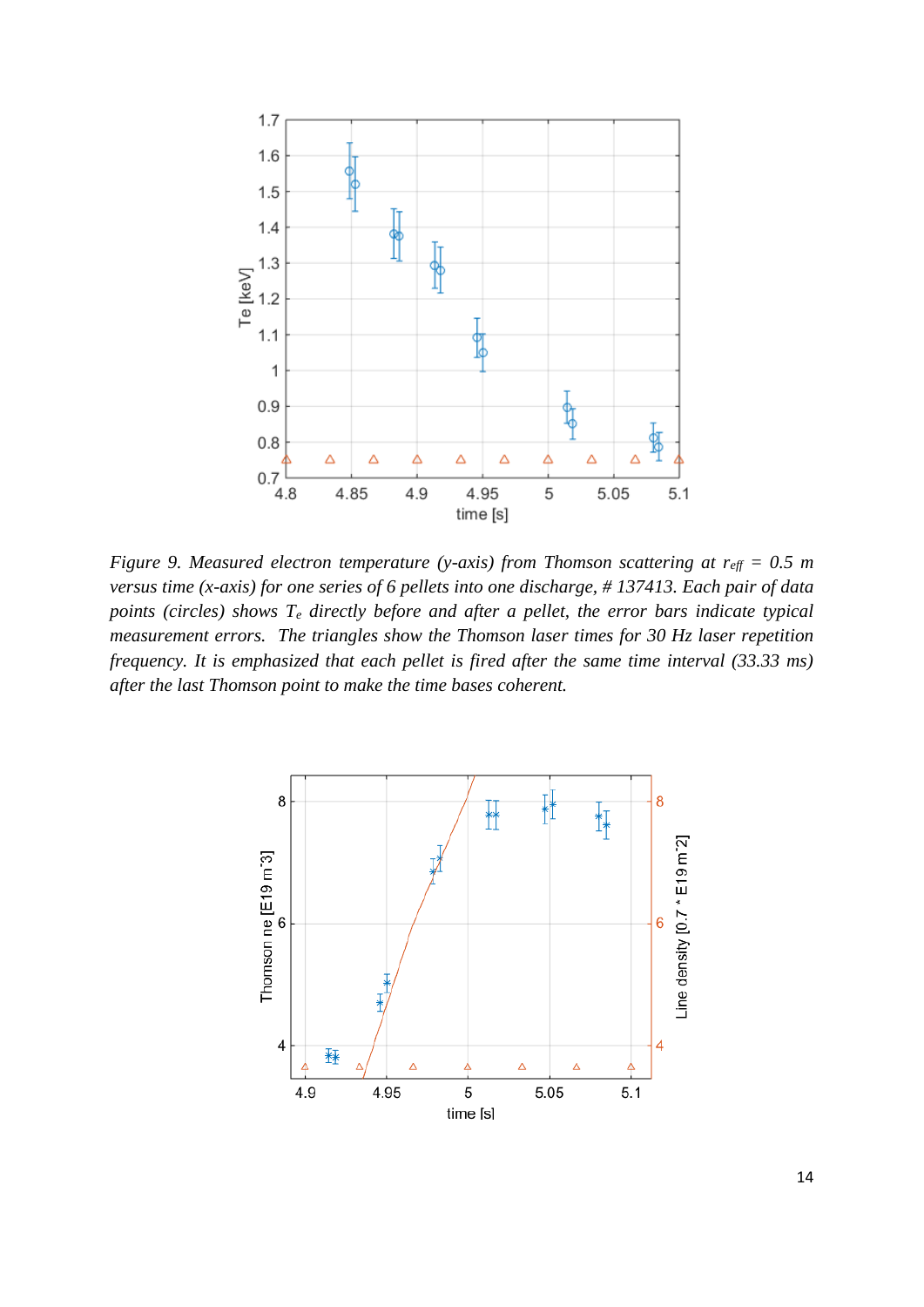*Figure 10. Measured electron density (left y-axis) from Thomson scattering at r<sub><i>eff*</sub> = 0.5 *m versus time (x-axis) for one series of 6 pellets into one discharge # 137453. Each pair of data points (\* symbols) shows n<sup>e</sup> directly before and after a pellet, the error bars indicate typical measurement errors. The triangles show the Thomson laser times for 30 Hz laser repetition frequency. It is emphasized that each pellet is fired after the same time interval (33.33 ms) after the last Thomson point to make the time bases coherent. The solid line shows the interferometer line density (right y-axis), it's value is roughly matched to*  $r_{\text{eff}} = 0.5$  *m by multiplication with an assumed factor of 0.7.That discharge is close to collapse conditions, therefore the line density values deviate strongly from the Thomson data points.* 



*Figure 11. Measured electron temperature (y-axis) from Thomson scattering at r<sub>eff</sub> = 0.5 m versus time (x-axis) for one series of 6 pellets into one discharge, # 137453. Each pair of data points (circles) shows T<sup>e</sup> directly before and after a pellet, the error bars indicate typical measurement errors. The triangles show the Thomson laser times for 30 Hz laser repetition frequency. It is emphasized that each pellet is fired after the same time interval (33.33 ms) after the last Thomson point to make the time bases coherent.*

As shown before, the pellet ice isotope obviously plays no role for the effects reported here. The same holds for the plasma ion isotope. The comparison between the pellet results taken during the deuterium campaign and the hydrogen campaign for the plasma working gas shows no considerable difference. This could be due to the fact that during the hydrogen campaign still a certain amount of deuterium was present in the machine. On the other hand, no pure 100% hydrogen conditions could be maintained during the deuterium campaign.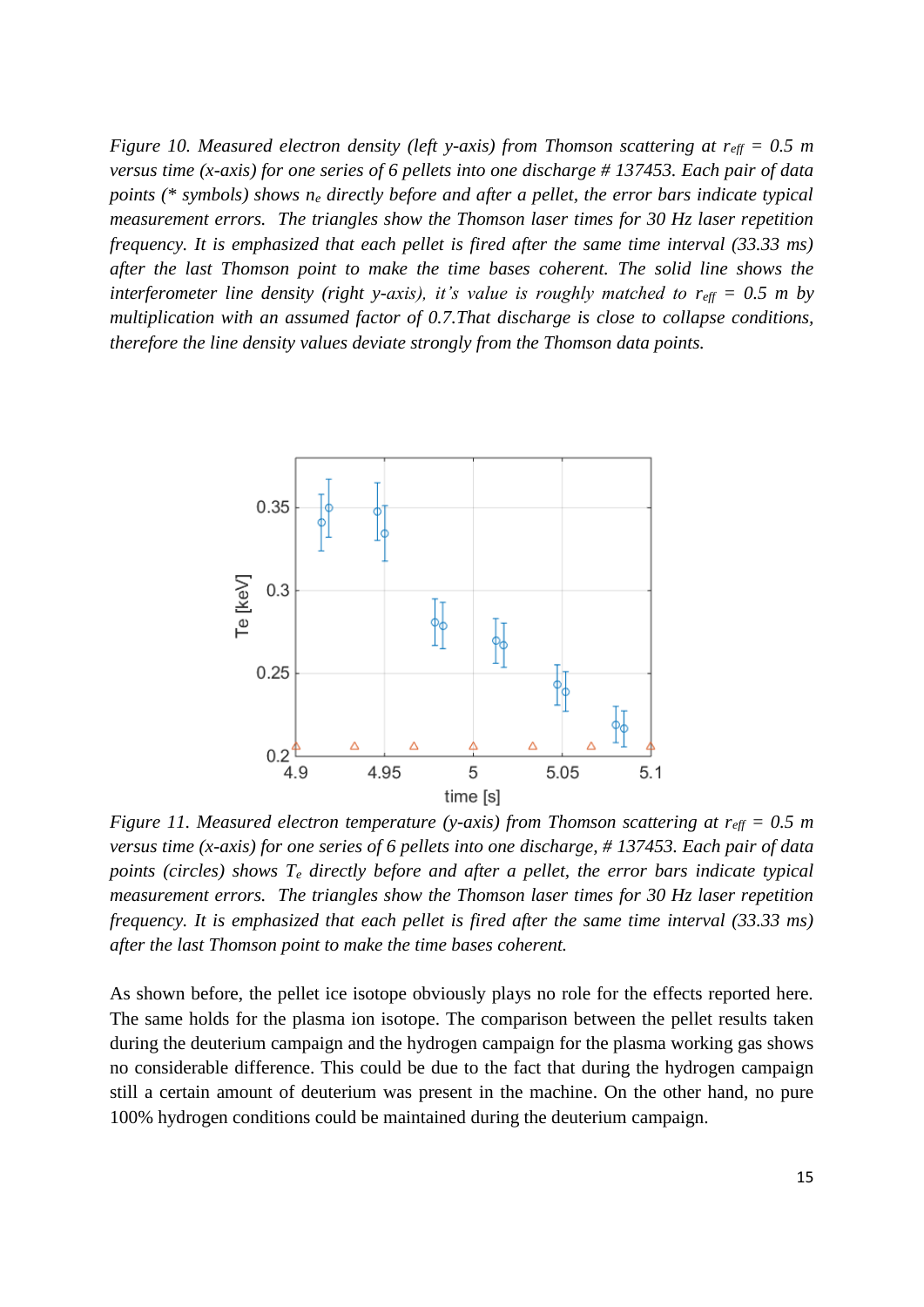To conclude the results: the higher the amount of pellet particles within one series of pellets (or the longer the series), the higher is the overall fuelling efficiency for the entire series of pellets. Boundary conditions like the choice of the heating devices, the pellet material isotope, the pellet repetition frequency or the magnetic configuration play only a minor role for this effect. For the discharge conditions chosen, series of up to 4 pellets can take advantage of the enhanced penetration. Series with 5 or more pellets could not always be sustained reliably. The enhanced fuelling efficiency for a series of pellets is supported by the increased penetration depth for later pellets in a series, compared to earlier ones in the same series. It seems that the cooled flux surfaces after the first pellets will help later pellets in the series to penetrate deeper.

### 4. Density profile effects

To highlight the final deposition of the pellet material in the plasma column, a closer look to the temporal and radial density profile development is mandatory. Below, three prominent examples of the density profile development after the injection of a series of pellets are presented. In all cases a series of pellets of 4 pellets was injected, however with different mechanisms of material deposition inside the plasma column.

A more quantitative treatment of the effects of transient density profile shaping in LHD had been published before [17], also taking into account the mutual interaction between plasma transport as a function of the plasma parameters, and the profile perturbation by pellets. The interplay between pellet re-fuelling and density relaxation phenomena, with focus on the requirements of a burning fusion plasma, is presented in detail in [18]. In order not to repeat the arguments developed there, we restrict ourselves here to the description of the observed phenomena, and their possible implications for the technique of pellet series injection.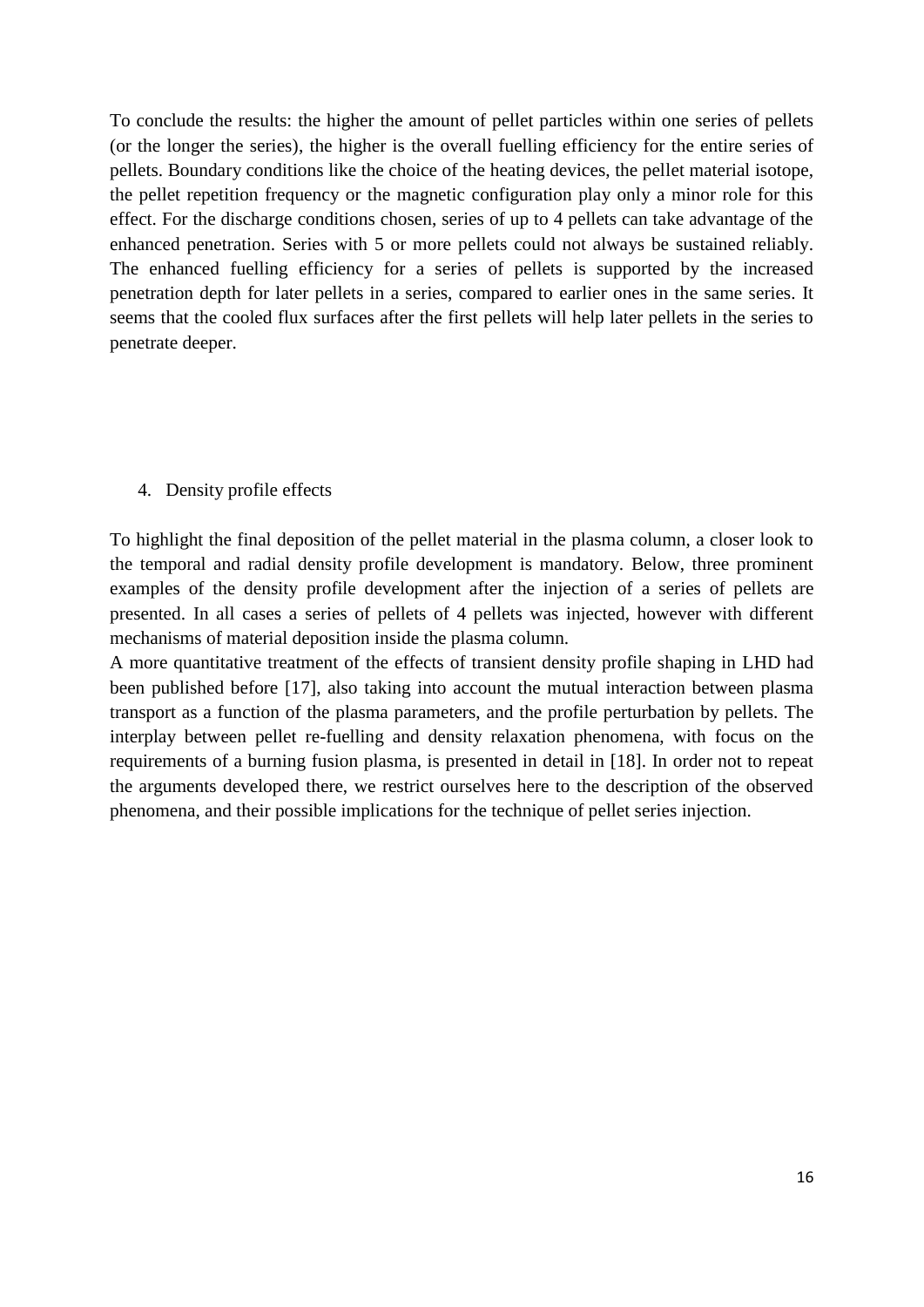

*Figure 12. Contour plot of the electron density versus the minor radius (x-axis) and the time (y-axis) for # 137484. The injection times of the pellets are indicated by an arrow. The side bar indicates the color code of the electron density in units of E19 m-3 .* 

Fig. 12 shows an example of a fast distribution of the pellet material within < 30 ms even in the plasma center. The pellet repetition frequency was 300 Hz in this case, resulting in a rather strong cooling of the entire plasma cross section down to several 100 eV, supporting deep penetration and central particle deposition. The corresponding electron temperature profiles are shown in fig. 13. Directly after the series of pellets a peaked density profile is realized at low temperature where the central peak density decays away in a time scale of  $\approx$ 100 ms, i.e. on a diffusive time scale. In parallel, T<sup>e</sup> recovers adiabatically in the plasma center.



*Figure 13. Contour plot of the electron temperature versus the minor radius (x-axis) and the time (y-axis) for # 137484. The injection times of the pellets are indicated by an arrow. The side bar indicates the color code of the electron temperature in units of keV.*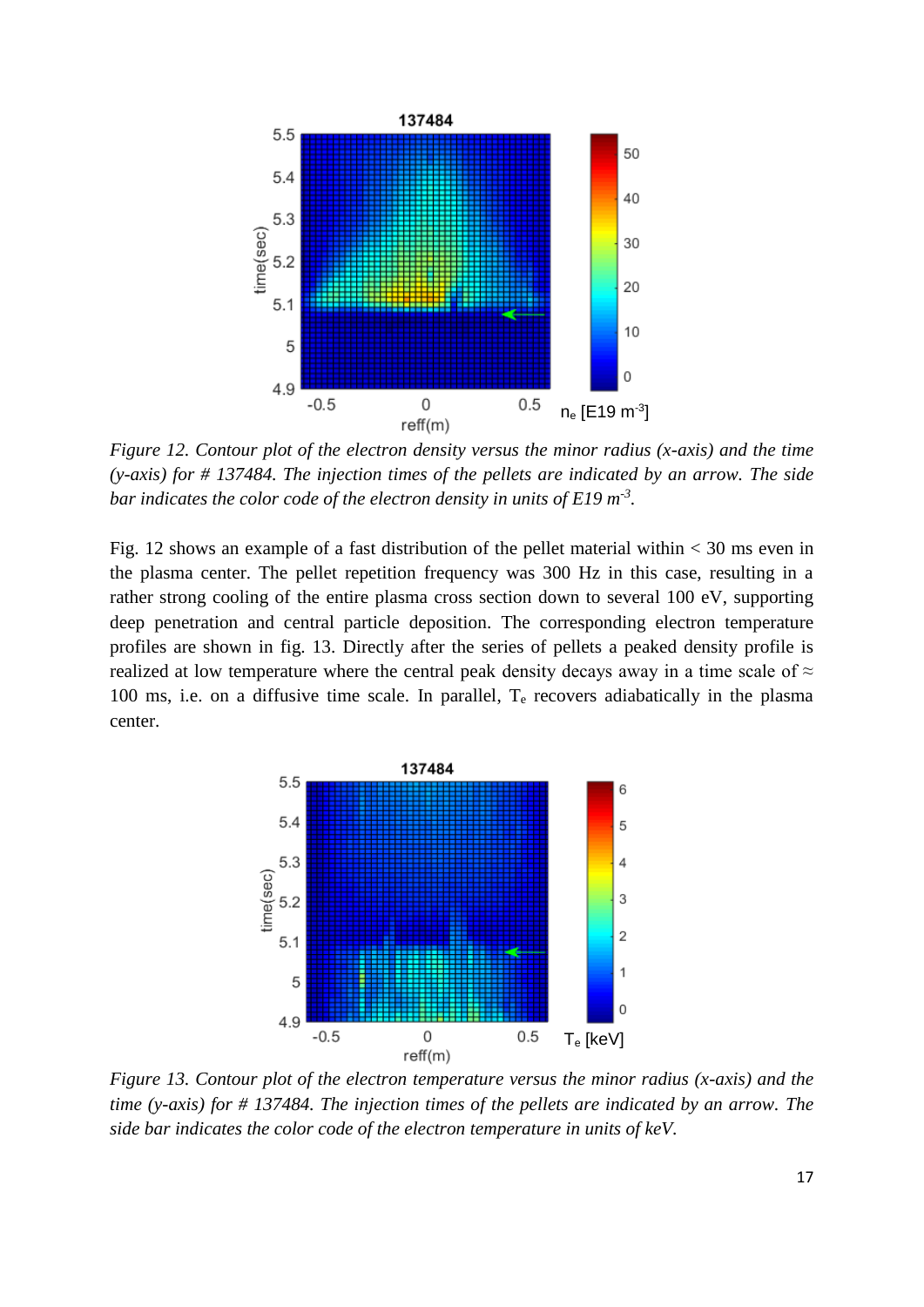Within  $\approx$  10 milliseconds directly after pellet injection the integrated plasma radiation increases up to  $\approx$  5.2 MW. This considerably high power fraction, compared to the heating power, obviously cools the plasma to a level, where the pellets can penetrate deeply and build up the peaked density profile. It is suspected that this discharge is then close to a premature termination by that excessive cooling. After that phase the radiation level drops down to  $< 2$ MW (to  $< 10\%$  of the nominal heating power). This comparably low radiation level might then help for the subsequent recovery of the discharge. The fast central particle fuelling is of course desirable, however not for the price of such a strong temperature drop as shown in this example. A comparable discharge with 8 pellets instead of 4 recovers only with an extremely hollow density profile after the series of pellets (not shown here).



*Figure 14. Surface plot of the electron density (z-axis) versus the minor radius (x-axis) and the time (y-axis) for # 137431. The injection times of the pellets are indicated by an arrow.*

An interesting case with 4 pellets, but a repetition frequency of 30 Hz instead of 300 Hz is shown in fig. 14. The discharge starts from a slightly hollow density profile, which becomes even more hollow during the series of pellets. However, at the end of the series of pellets, the central density is filled up rapidly within  $<$  30 ms, turning the hollow density profile into a peaked one. Then that profile shape is maintained for several 100 ms, while the central n<sup>e</sup> decreases on a diffusive time scale. The slight left-right asymmetry of the density values is caused by a mis-alignment between the laser trajectory through the plasma and the optical imaging onto the detector array. The corresponding  $T_e$  profiles are shown in fig. 15. The central  $T_e$  decreases in the phase prior to the pellet injection (between 3.4 and 3.8 s) because the density is ramped up.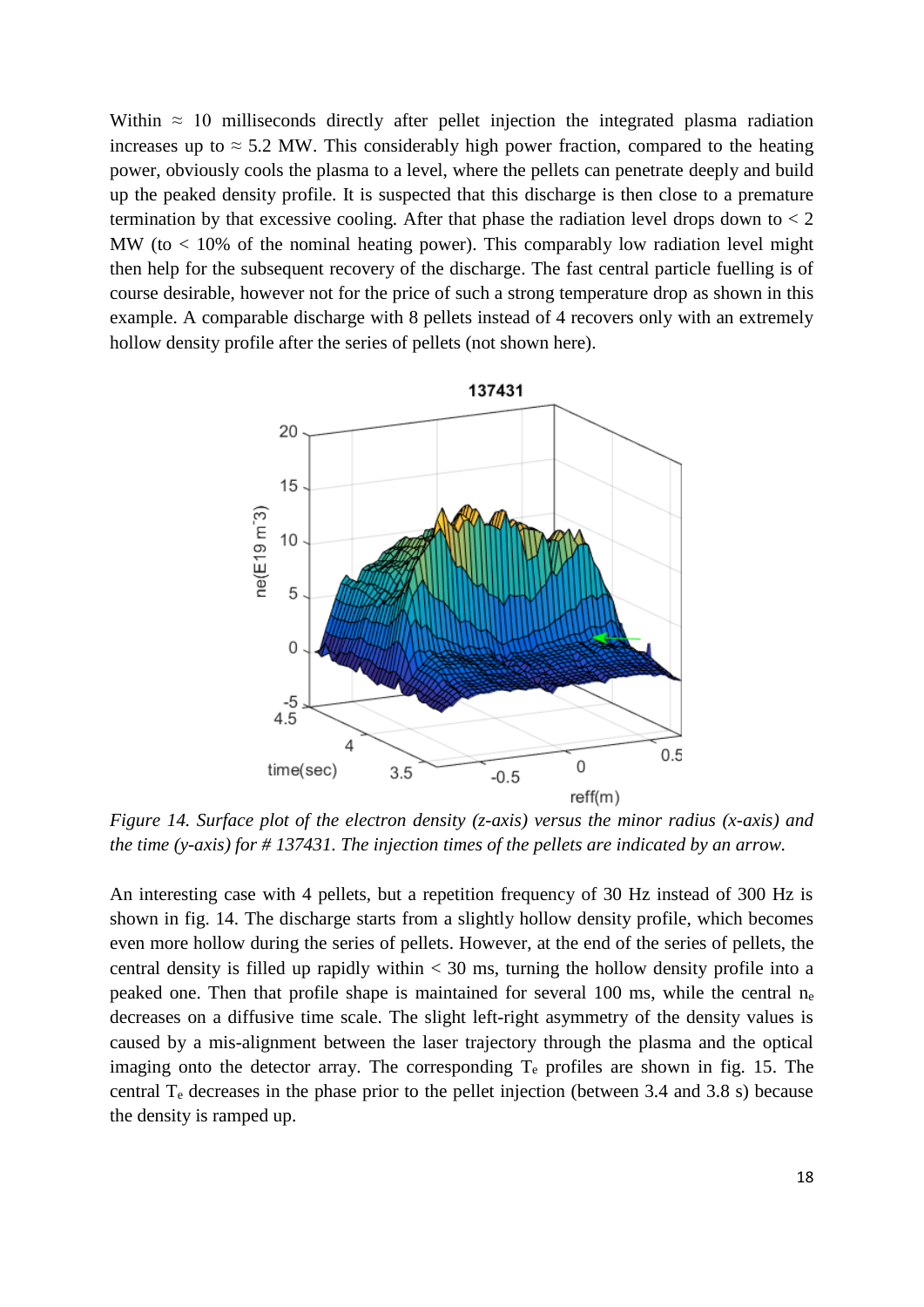

*Figure 15. Surface plot of the electron temperature (z-axis) versus the minor radius (x-axis) and the time (y-axis) for # 137431. The injection times of the pellets are indicated by an arrow.*

So far, the mechanism of the rapid central density increase within  $r_{\text{eff}} < 0.5$  m is not understood and could hardly be reproduced with other heating methods or pellet repetition frequencies. For more conclusions the available data basis is too sparse, nevertheless that particular example might be the key to a scenario of central particle fuelling. Certainly the positive density gradients ( $dn_e/dr > 0$  for r<sub>eff</sub> > 0) in the radial range r<sub>eff</sub>  $\approx 0.2 - 0.5$  m support the central fuelling by diffusion. Nevertheless, the density increase in the plasma center occurs much faster than the density re-distribution during the plasma phase with a peaked n<sup>e</sup> profile.

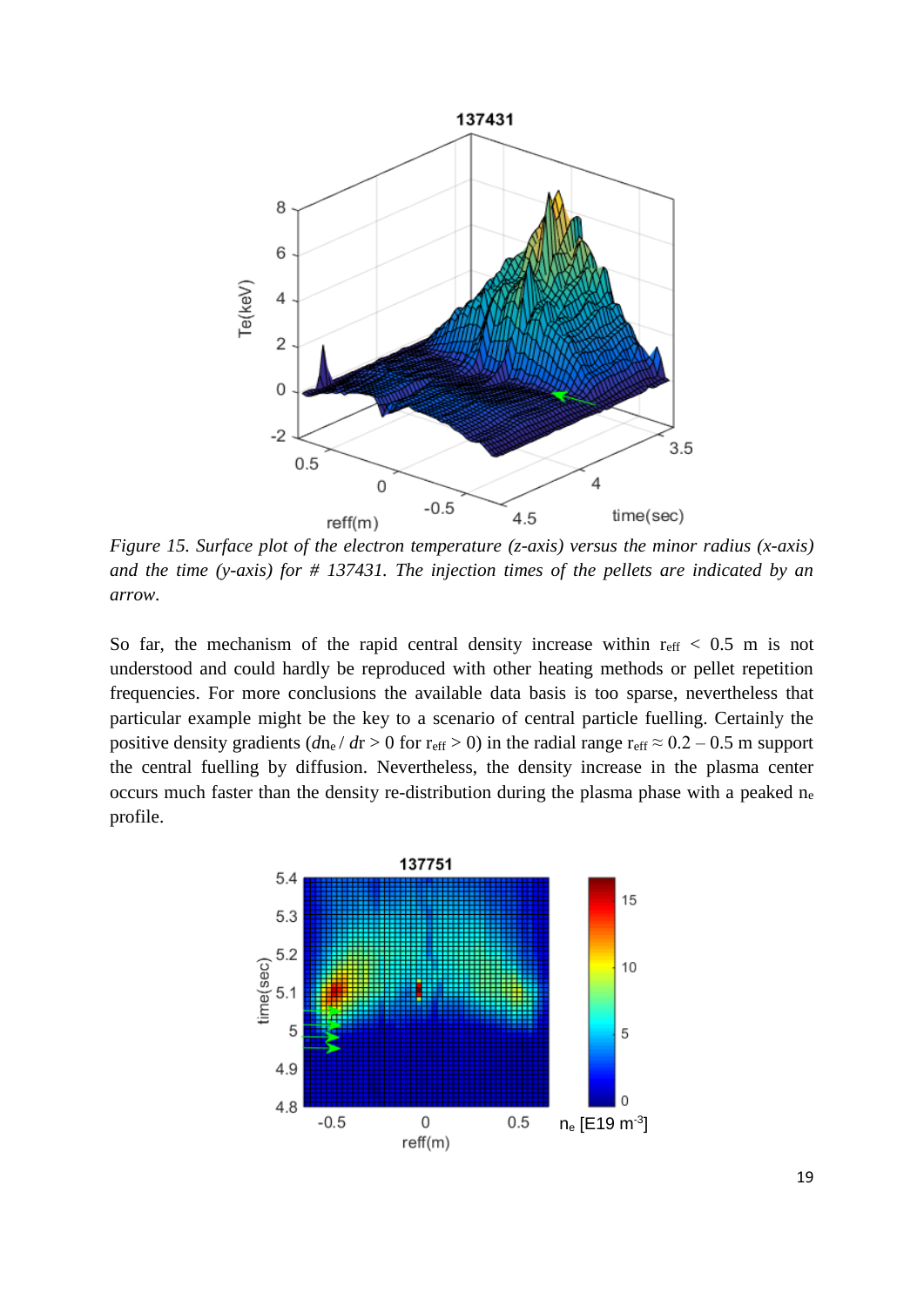*Figure 16. Contour plot of the electron density versus the minor radius (x-axis) and the time (y-axis) for # 137751. The injection times of the pellets are indicated by arrows. The origin of the local n<sup>e</sup> increase in the middle of the plot is unknown, however it might real because the T<sup>e</sup> at the same time and location drops (see fig. 17). The side bar indicates the color code of the electron density in units of E19 m-3 .* 

The third prominent example of density profile development is shown in fig. 16, again with 4 pellets and 30 Hz repetition frequency. The corresponding  $T_e$  profiles are shown in fig. 17. In this case the series of pellets establishes a local density increase close to the plasma edge around r<sub>eff</sub>  $\approx 0.4 - 0.6$  m, forming hollow density profiles in accordance to the localized edge particle sources. Then, on a diffusive time scale, the hollow profiles relax to more peaked ones with a subsequent increase of the central density.



*Figure 17. Contour plot of the electron temperature versus the minor radius (x-axis) and the time (y-axis) for # 137751. The injection times of the pellets are indicated by arrows. The side bar indicates the color code of the electron temperature in units of keV.* 

This type of behavior is not surprising and can be understood on the basis of diffusion. It is rather typical for many of the discharges investigated and can easily be reproduced.

The most interesting case shown in fig. 14 with a fast central density increase after a hollow profile phase requires some more attention. When looking through all 100 discharges performed, the question came up which discharge conditions must be fulfilled to observe such a rapid central fuelling effect. The table I shows a list of the six discharges that showed the rapid central fuelling effect. All other 94 discharges resemble the behavior shown in the figs. 12 or 16.

| Shot no. | Ice isotope | Heating           | Frequ. [Hz] | $\text{Rax}$ [m] | Plasma  |
|----------|-------------|-------------------|-------------|------------------|---------|
|          |             |                   |             |                  | isotope |
| 137404   | D2          | $ECRH + NBI$   90 |             | 3.6              |         |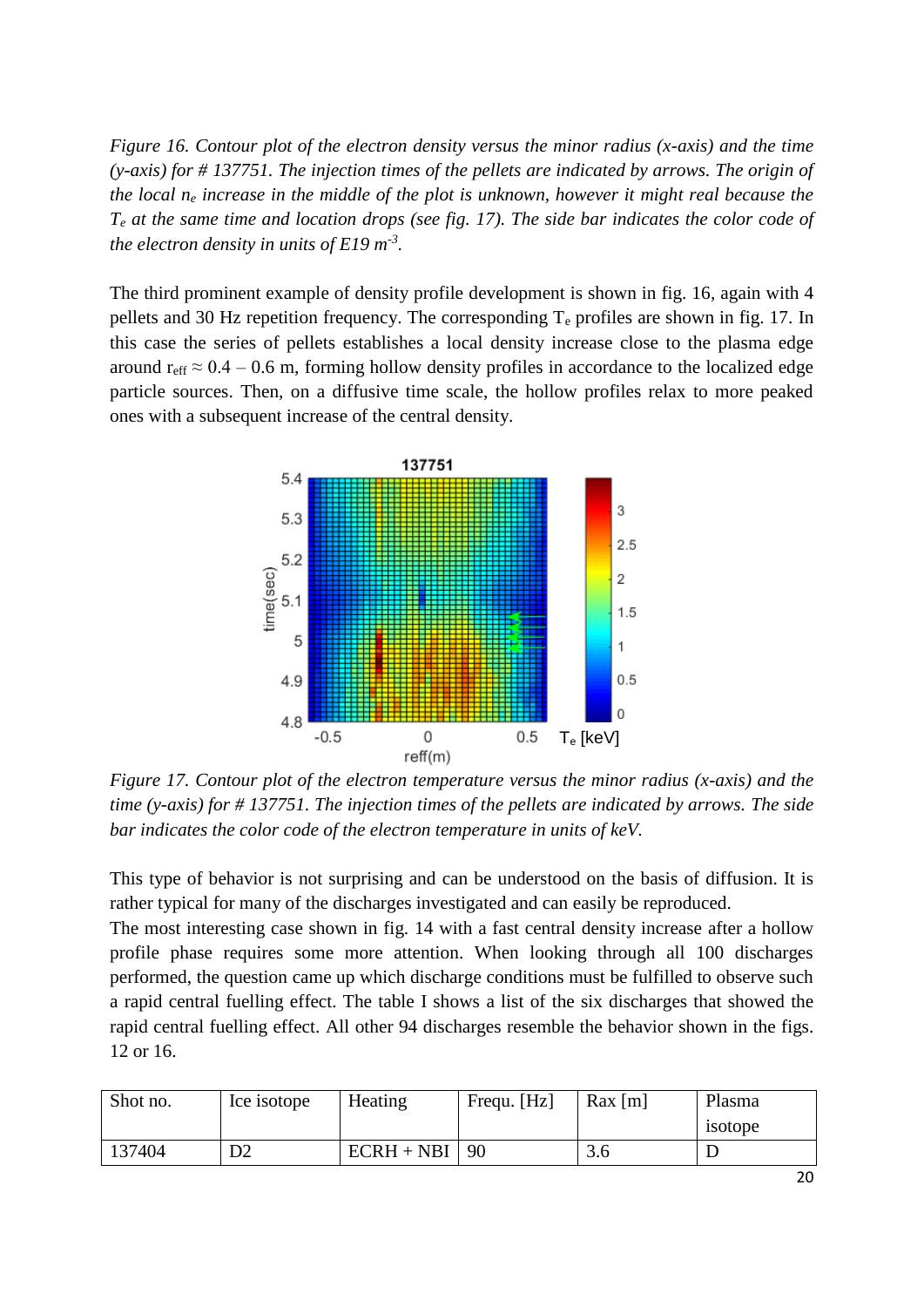| 137431 | H <sub>2</sub> | $ECRH + NBI$ 30   | 3.6  |  |
|--------|----------------|-------------------|------|--|
| 137439 | H <sub>2</sub> | $ECRH + NBI$ 300  | 3.6  |  |
| 137499 | D2             | $ECRH + NBI$   30 | 3.9  |  |
| 137471 | H <sub>2</sub> | $ECRH + NBI$   90 | 3.9  |  |
| 137759 | H <sub>2</sub> | $ECRH + NBI$ 30   | 3.75 |  |

*Table I. List of all discharges that show a fast central fuelling effect after a hollow density profile phase. Shown are the shot numbers, the pellet ice isotope, the heating scenario, the pellet repetition frequency, the major axis position, the plasma main isotope.*

These six discharges have in common that they are heated by NBI plus ECRH into a deuterium plasma, and that rather long series of 4 or 5 pellets had been performed. All other factors deviate from each other. That means that obviously neither the pellet ice isotope, nor the repetition frequency, nor the major axis position seem to affect the rapid central fuelling. This holds in principle for all other plasma parameters prior to the series of pellets. Albeit the discharges start from comparable parameters, only some of them develop that central fuelling, others do not. So far we have no explanation for that observation. Further experiments will be needed to confirm whether NBI plus ECRH heating into deuterium discharges are the prerequisites to maintain that scenario. In total 34 discharges out of the 100 were heated by NBI plus ECRH into deuterium plasmas, but the other 28 of them do not show that fast central fuelling  $( $30 \text{ ms}$ ).$ 

#### 5. Discussion

The experiments performed in LHD with different heating scenarios provide indications, that the injection of a series of pellets can be more efficient for deep particle fuelling than single pellets. Key factor seems to be the cooling of the plasma by initial pellets, thus helping later pellets in the series to penetrate deeper. Independent of the heating scenario, the scatter between the measured data points is larger than a possible systematic impact from the heating method. Future experiments with series of pellets in W7-X are presently planned to investigate in more detail the impact of the heating on the fuelling. For the experiments performed in LHD, the amount of ECRH power was only  $\approx$  25% compared to the NBI power. A clearer evidence is expected when purely NBI heated discharges are compared to purely ECRH heated discharges. Also purely ICRH heated plasmas might be desirable, for instance to investigate in more detail the influence of supra-thermal particles (electrons during ECRH, ions during ICRH) on the ablation process. Such experiments will also be helpful to assess the possible role of fusion products (alphas in a reactor) on the ablation and deposition. W7-X is able to provide purely ECRH heated plasmas with up to 10 MW, thus series of pellets programs have high priority for the next experimental campaign (Sept 2017 – Dec 2017) in purely ECRH heated plasmas.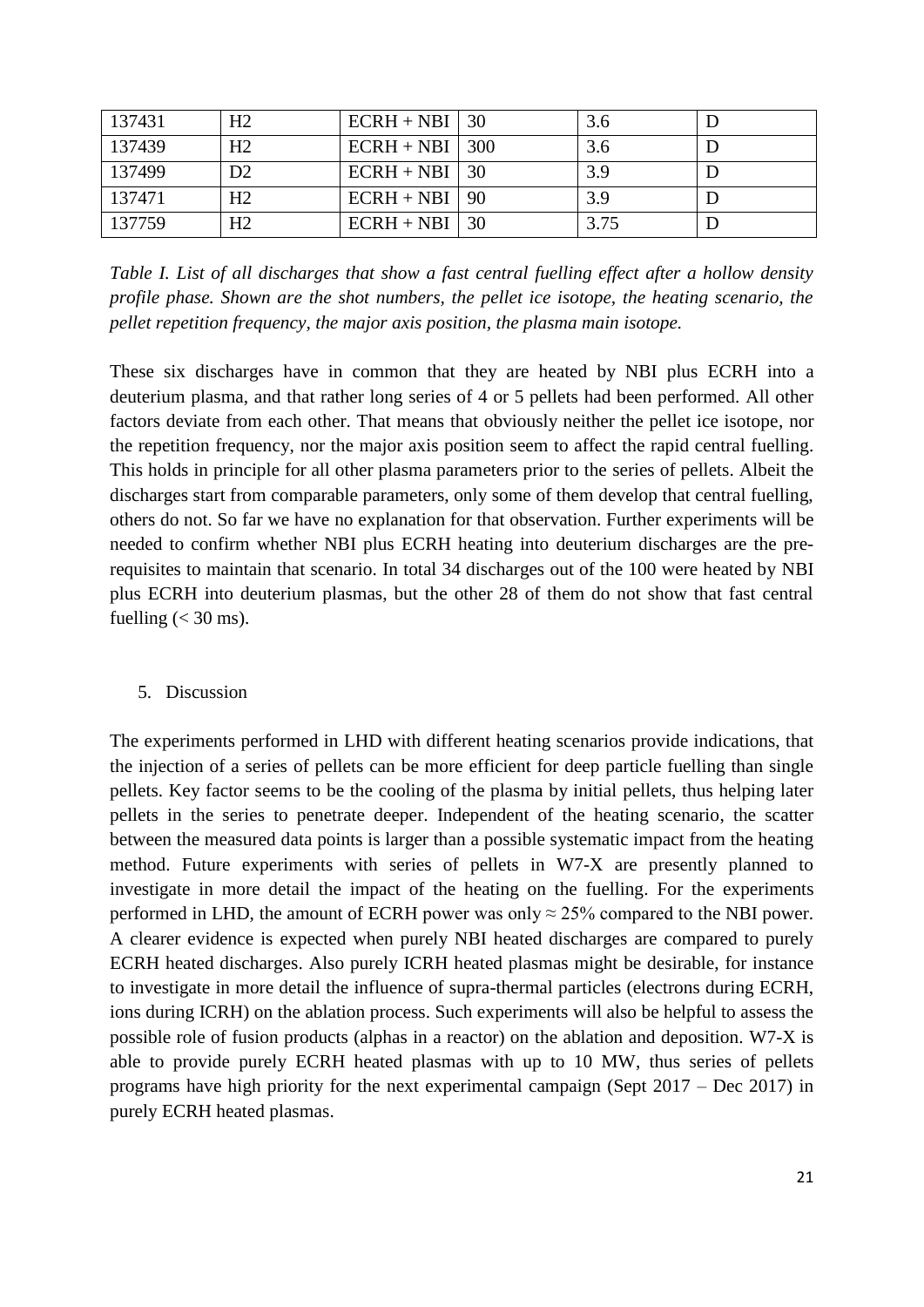The pellets in W7-X will be smaller than those in LHD  $(2 \text{ mm nominal size compared to } 3 -$ 3.4 mm in LHD) and slower (250 m/s compared to 1000 m/s in LHD) making the penetration more shallow in W7-X than in LHD and the plasma perturbation smaller. Therefore, it is assumed that series of pellets can be made in W7-X longer at comparable net particle fuelling rate than the series in LHD, where about 4-5 pellets seemed to be an upper limit. Pushing that limit might also help to provoke a temperature hole, if such a phenomenon will be accessible in W7-X. In addition, the very long discharges envisaged for W7-X (in the range of minutes duration) will be a good test-bed to reduce the pellet repetition frequency below the 30 Hz realized so far, shedding more light on the question which quantitative reduction of  $T_e$  is required to maintain enhanced fuelling by series of pellets.

The low pellet velocity in W7-X is the price for the possibility to inject simultaneously from HFS and LFS, because the HFS guiding tube is strongly curved to allow for access to the inboard injection port. Besides the test of series of pellets versus single pellets, the potential of HFS launch in a large stellarator will be one of the major goals during the next experimental campaign, thus addressing some of the general issues listed in the introduction above.

Besides the reduction of  $T_e$  after pellet injection, also the increase of plasma radiation might play a role for the question, whether a series of pellets can be prolongated without loss of plasma performance. As W7-X will be operated with a set of island divertors, the influence of the metallic wall as a source of heavy impurities might be repelled, as well as the hardly controllable impact of variable recycling fluxes as a function of the discharge history.

The issue of the discharge history affects also the possible error source of the background density transport during the series of pellets for our efficiency studies above. For that sake, only stationary background discharge conditions are chosen for the experiment (constant heating power, gas feed program, constant radiation, etc.) however the series of pellets itself will always impose a perturbation of the background discharge. The discharges chosen for our studies show a rapid decay of the density directly after the series of pellets which plays no role for us, because the corresponding density values for the calculations are taken 1-2 msec after the series of pellets. After typically  $\approx 0.5 - 1$  s after the last pellet of the series the density values stabilize again to constant values, indicating that the perturbation by the series of pellets is in fact only transient.

The pellet ice isotope seemed to play no role for the fuelling in a series of pellets, making hope that advantageous effects from that technique might also be applicable for the injection of deuterium/tritium pellets into fusion grade plasmas. As the next W7-X campaign will be with hydrogen as discharge working gas, and no deuterium discharges were performed before, plasmas with  $H/(H+D) = 1$  will be realized, making a later comparison with pure deuterium discharges more significant.

At the beginning of this paper the impact of *grad-B* induced drifts directly after the formation of the dense pellet plasmoid are briefly mentioned, because they will influence the post-pellet particle confinement and the final particle deposition in the plasma. In LHD we used always the same injection geometry from the outboard side, hence no variation of the direction of the *grad-B* drift direction was possible.

Several types of density profile relaxation after a series of pellets could be observed, the most exciting being those of fast central particle fuelling, however without too strong central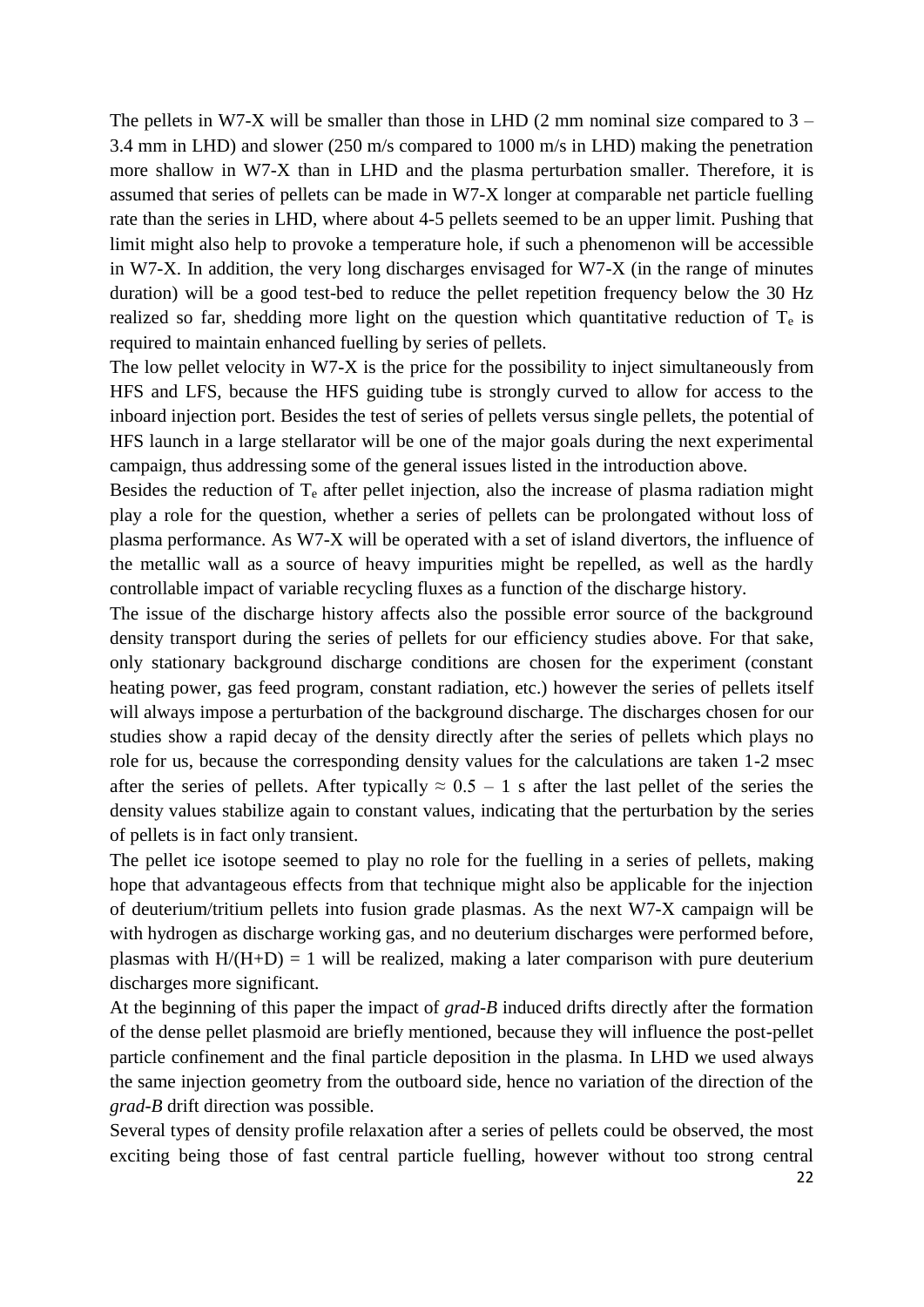plasma cooling, too enhanced plasma radiation, or a plasma collapse. Emphasis will therefore be on the establishment of central particle fuelling mechanisms in W7-X even with shallow pellet penetration, and the mechanisms behind it should to be revealed with priority during every pellet program.

# 6. Acknowledgments

The authors would like to thank the LHD experiment group and the technical staff of LHD for their support of this work. This work is partly supported by the budget NIFS17ULPP004 of the National Institute for Fusion Science. This work has been carried out within the framework of the EURO-Fusion Consortium and has received funding from the Euratom research and training programme 2014-2018 under grant agreement No 633053. The views and opinions expressed herein do not necessarily reflect those of the European Commission.

# References

[1] O. Motojima, H. Yamada, A. Komori, N. Ohyabu, K. Kawahata, O. Kaneko, S. Masuzaki, A. Ejri, M. Emoto, H. Funaba, et al., *Physics of Plasmas*, **6** (1999) 1843

[2] M. Wakatani, *Stellarator and Heliotron Devices* (1998), Oxford University Press, New York, Oxford

[3] C. Beidler, E. Harmeyer, F. Herrnegger, J. Kisslinger, Y. Igitkhanov, H. Wobig, *Fusion Technol*. **17** (1990) 148

[4] G. Grieger, W. Lotz, P. Merkel, J. Nührenberg, J. Sapper, H. Wobig, *Phys. Fluids B* **4** (1992) 2081

[5] H. Maassberg, C. Beidler, E. Simmet, *Plasma Phys. Contr. Fusion* **41** (1999) 1135

[6] P.T. Lang, C. Day, E. Fable, Y. Igitkhanov, F. Koechl, R, Mooney, B. Pegourie, B. Ploeckl, R. Wenninger, H. Zohm,, *Fusion Eng. and Design* **96-97** (2015) 123

[7] R. Raman, *Fusion Eng. Design* **83** (2008) 1368

[8] V. Mertens, M. Kaufmann, J. Neuhauser, J. Schweinzer, J. Stober, K. Buchl, O. Gruber, G. Haas, et al., *Nucl. Fusion* **37** (1997) 1607

[9] L.R. Baylor, S.K. Combs, C.R. Foust, T.C. Jernigan, S.J. Meitner, P.B. Parks, *Nucl. Fusion* **49** (2009) 085013